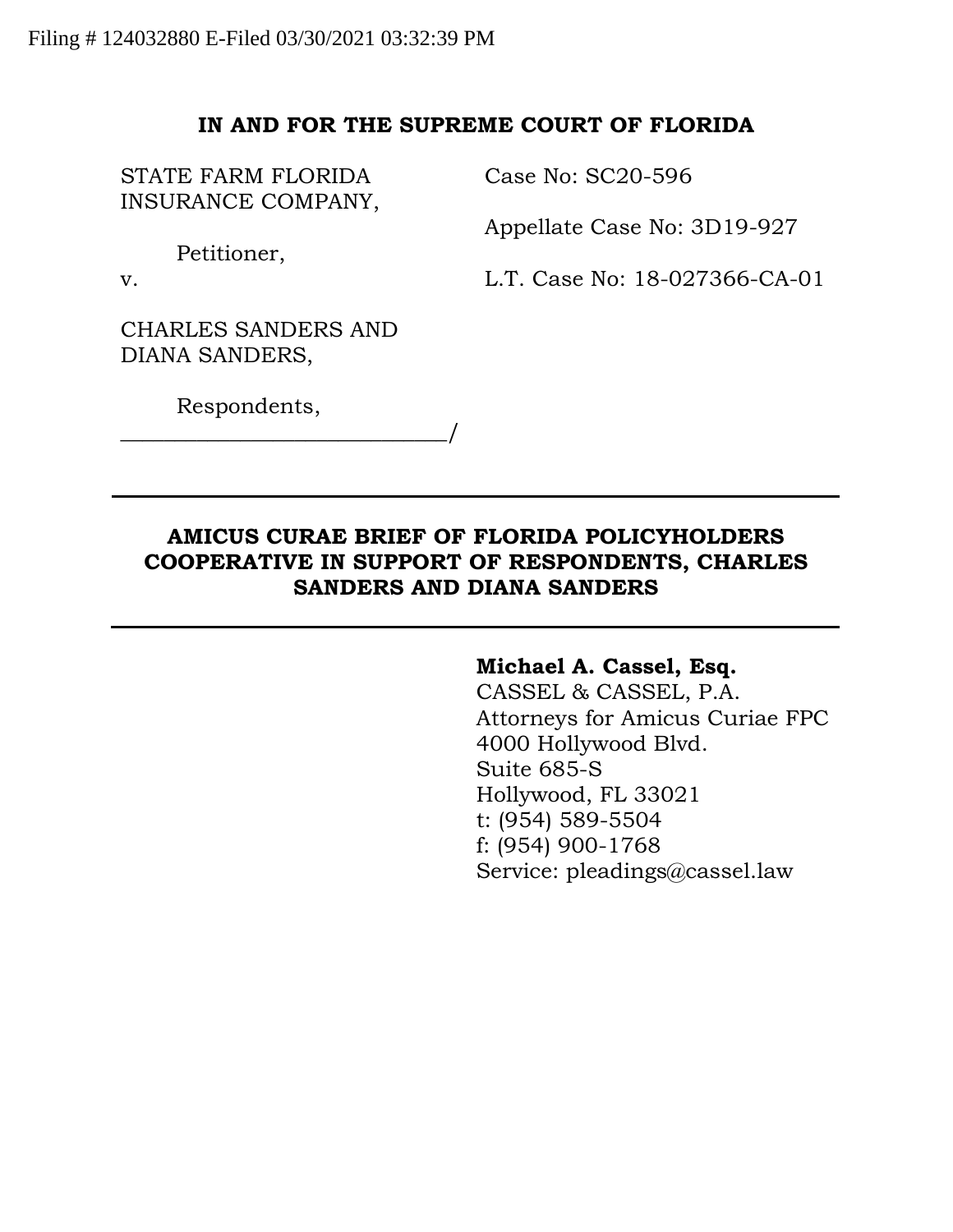# **TABLE OF CONTENTS**

<span id="page-1-0"></span>

| STATEMENT OF IDENTITY AND INTEREST  1                                                                                                                                                                                                                                                                                                    |
|------------------------------------------------------------------------------------------------------------------------------------------------------------------------------------------------------------------------------------------------------------------------------------------------------------------------------------------|
|                                                                                                                                                                                                                                                                                                                                          |
| I. The trend to narrowly define the term "disinterested" to include<br>only public adjusters retained on a contingency basis ignores<br>the repeated use of appraisers by insurance companies who<br>operate with a much broader yet still direct, quantifiable, and,<br>ultimately, problematic pecuniary interest in their performance |
| II. Enforcement of the "disinterested" requirement as it relates to<br>a party's appraiser to solely mean that a public adjuster<br>operating on a contingency basis cannot be named appraiser                                                                                                                                           |
|                                                                                                                                                                                                                                                                                                                                          |
|                                                                                                                                                                                                                                                                                                                                          |
|                                                                                                                                                                                                                                                                                                                                          |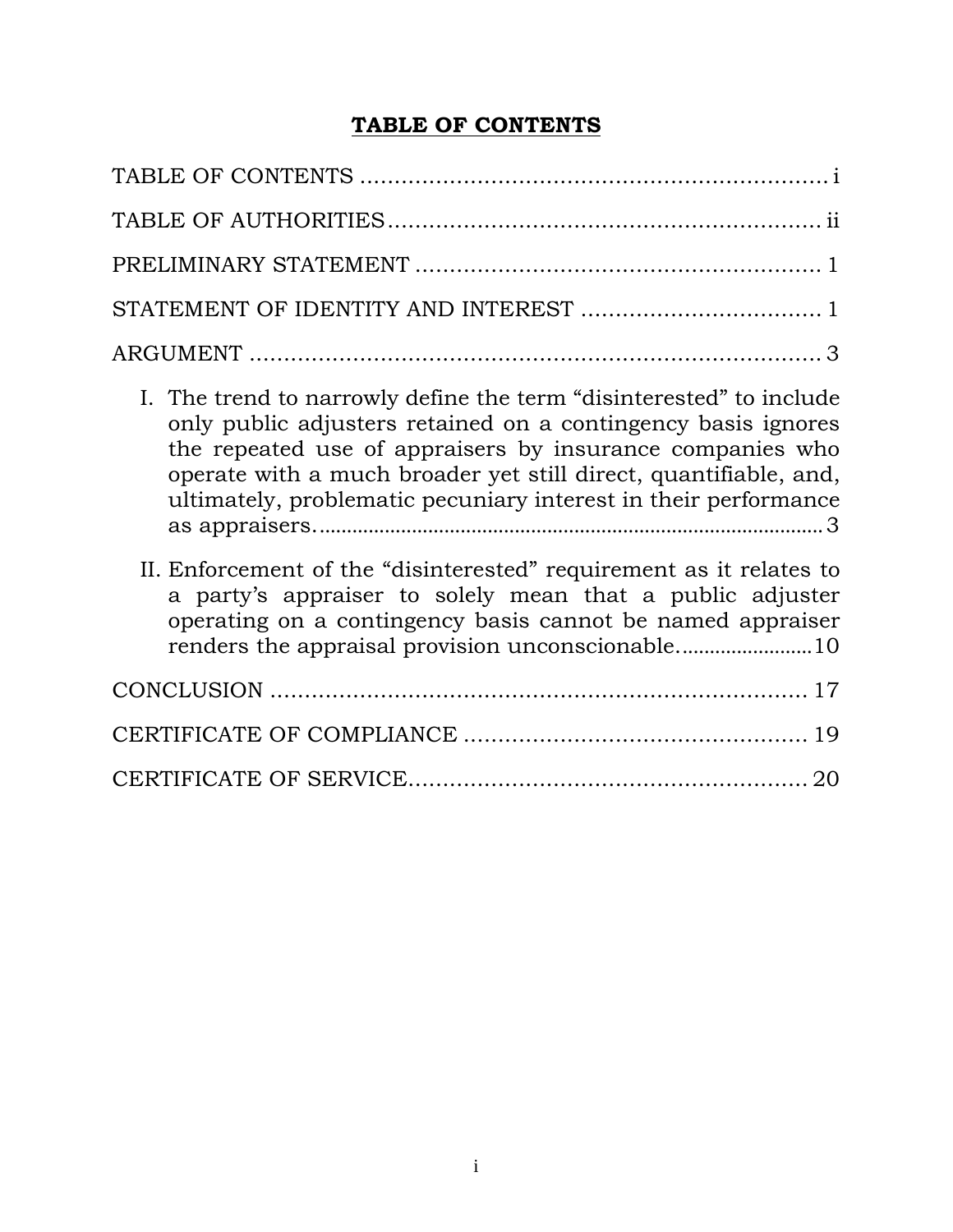# **TABLE OF AUTHORITIES**

# **Cases**

| Basulto v. Hialeah Auto., 141 So. 3d 1145 (Fla. 2014) 10, 11, 12     |
|----------------------------------------------------------------------|
| Bennett v. Behring Corp., 466 F. Supp. 689 (S.D. Fla. 1979)  16      |
| FI-Pompano Rehab, LLC v. Irving, 221 So. 3d 781 (Fla. 4th DCA        |
| Florida Holdings III, LLC v. Duerst ex rel. Duerst, 198 So. 3d 834   |
| Fonte v. AT&T Wireless Services, Inc., 903 So. 2d 1019 (Fla. 4th     |
| Land v. State Farm Mut. Ins. Co., 410 Pa. Super. 579 (PA Supr. Ct.   |
| Lloyds Underwriters at London v. Keystone Equip. Fin. Corp., 25 So.  |
| Miller-Wohl Co. v. Commissioner of Labor & Industry, 694 F.2d 203    |
| Orkin Exterminating Co. v. Petsch, 872 So. 2d 259 (Fla. 2d DCA       |
| Peacock Hotel, Inc. v. Shipman, 103 Fla. 633, 138 So. 44 (1931)  10  |
| Romano ex rel. Romano v. Manor Care, Inc., 861 So. 2d 59 (Fla. 4th   |
| State Farm Fla. Ins. Co. v. Sanders, 3D19-927, 2020 WL 1870776       |
| Steinhardt v. Rudolph, 422 So. 2d 884 (Fla. 3d DCA 1982)  10         |
| TAMKO Bldg. Products, Inc. v. Factual Mut. Ins. Co., 890 F. Supp. 2d |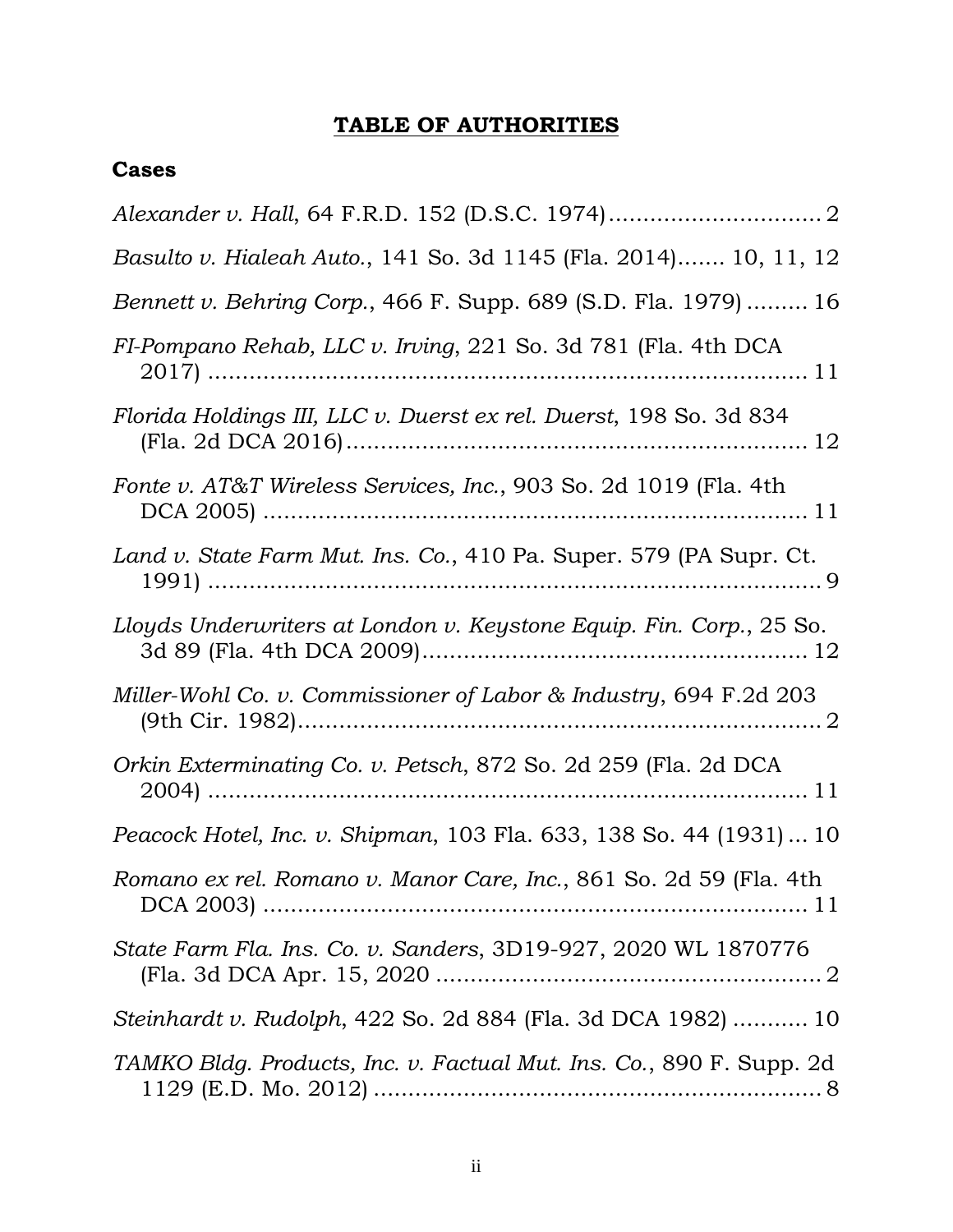| Woebse v. Health Care & Ret. Corp. of Am., 977 So. 2d 630 (Fla. 2d |
|--------------------------------------------------------------------|
| Zephyr Haven Health & Rehab Ctr., Inc. v. Hardin, 122 So. 3d 916   |
| <b>Statutes</b>                                                    |
|                                                                    |
|                                                                    |
| <b>Other Authorities</b>                                           |

|--|--|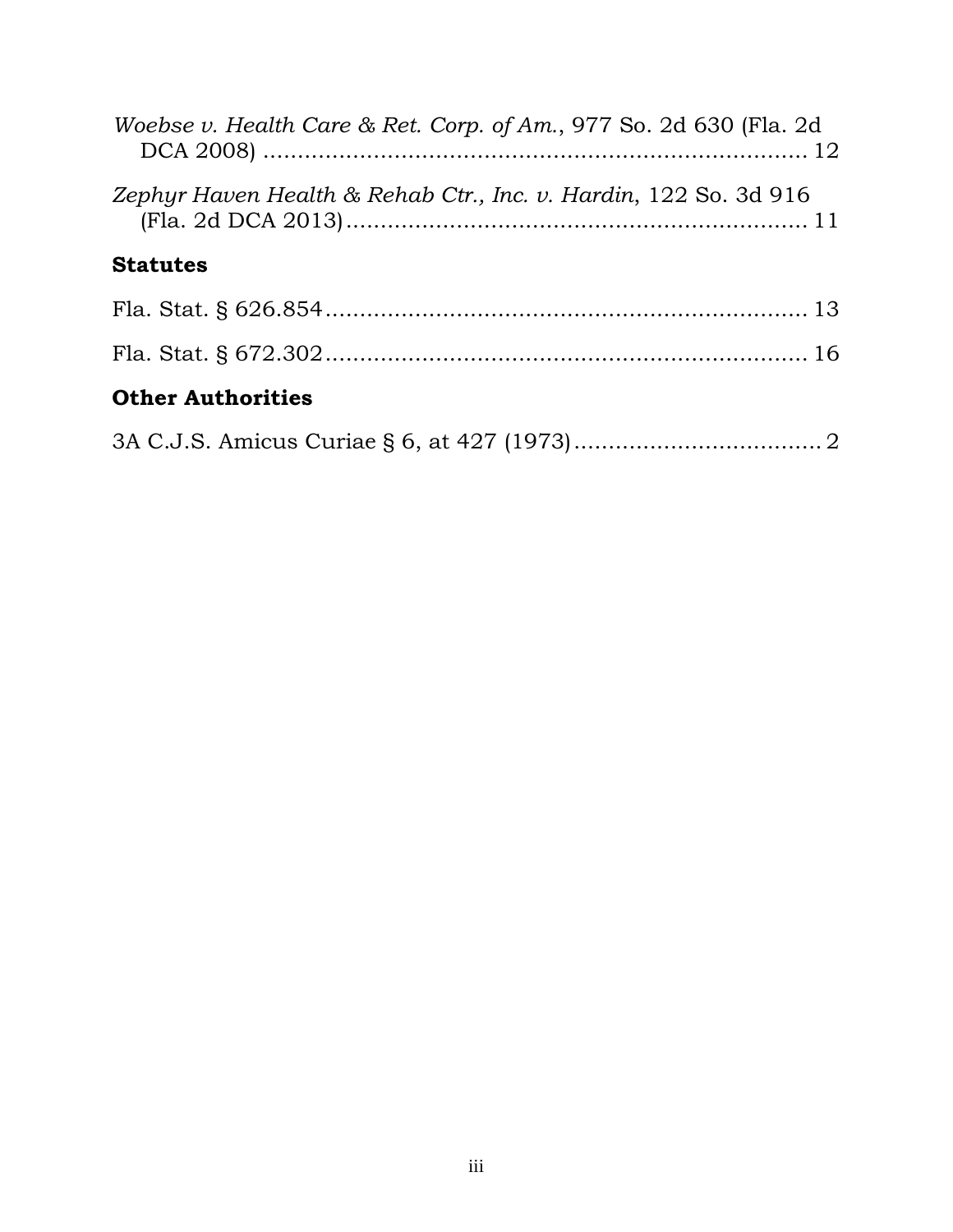#### **PRELIMINARY STATEMENT**

This *amicus curiae* brief is respectfully submitted by Florida Policyholders Cooperative ("FPC") in support of the Respondents Charles Sanders and Diana Sanders.

Any reference to the appendix filed herewith will be cited to as " $[FPC A. \_].$ "

#### **STATEMENT OF IDENTITY AND INTEREST**

FPC is a Florida political committee dedicated to protecting consumers' rights in the property insurance industry through advocacy and legislative efforts. FPC members routinely engage with State legislators and testify before Florida's legislative chambers to ensure that any reform to Florida's insurance laws is enacted with consumers' rights in mind. While FPC recognizes the need for a healthy and balanced insurance market in the State of Florida, FPC also recognizes that consumers' rights related to property insurance, particularly in a State which perennially finds itself at the top of any list related to real estate, tourism, relocations, and second homes, are of dire importance to maintaining healthy statewide economy. It is for this reason that FPC seeks to fill "the classic role of *amicus curiae* by assisting in a case of general public interest, supplementing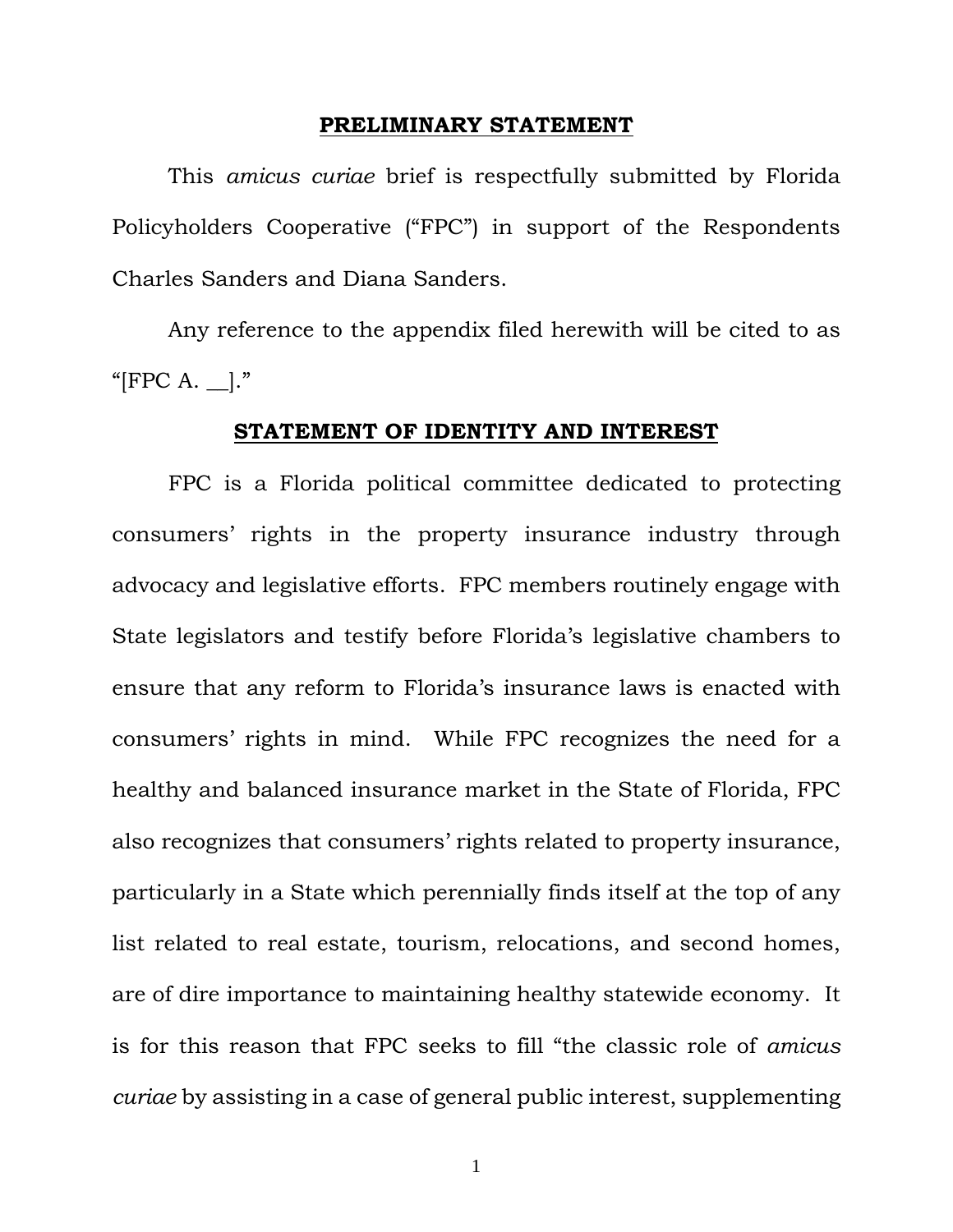the efforts of counsel, and drawing the court's attention to law that escaped consideration." *Miller-Wohl Co. v. Commissioner of Labor & Industry*, 694 F.2d 203, 204 (9th Cir. 1982); *see also Alexander v. Hall*, 64 [F.R.D.](https://casetext.com/case/jesse-c-alexander-et-al-plaintiffs-v-william-s-hall-individually-and-in-his-capacity-as-commissioner-of-mental-health-of-the-state-of-south-carolina-et-al-defenants#p155) 152, 155 (D.S.C. 1974); 3A C.J.S. Amicus Curiae § 6, at 427 (1973).

### **SUMMARY OF THE ARGUMENT**

This Honorable Court has accepted jurisdiction to address the merits of the Third District Court of Appeal's certified question of great public importance. The question reads as follows:

CAN A FIDUCIARY, SUCH AS A PUBLIC ADJUSTER OR APPRAISER WHO IS IN A CONTRACTUAL AGENT-PRINCIPAL RELATIONSHIP WITH THE INSUREDS AND WHO RECEIVES A CONTINGENCY FEE FROM THE APPRAISAL AWARD, BE A DISINTERESTED APPRAISER AS A MATTER OF LAW?

*State Farm Fla. Ins. Co. v. Sanders*, 3D19-927, 2020 WL 1870776 (Fla. 3d DCA Apr. 15, 2020), *review granted*, SC20-596, 2020 WL 5946343 (Fla. Oct. 7, 2020). As outlined *infra*, FPC contends that the narrow reading of the "disinterested" appraiser requirement outlined by the *Sanders* court is improper considering the nature of the appraisers utilized by insurance companies, generally, and State Farm, specifically. Additionally, based on this improperly narrow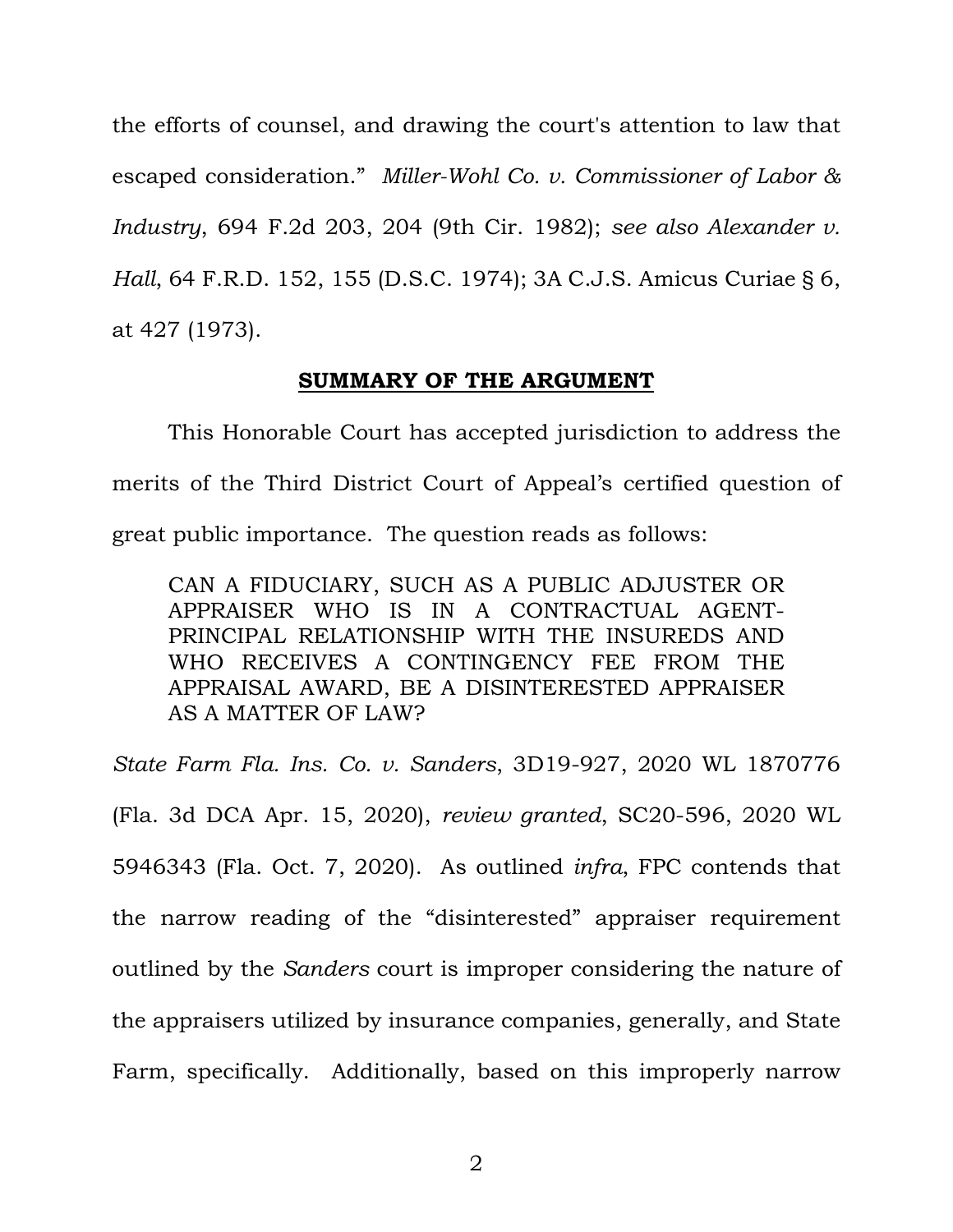definition, the requirement that an insured utilize a "disinterested" appraiser renders the appraisal provision unconscionable, at least in part.

## **ARGUMENT**

**I. The trend to narrowly define the term "disinterested" to include only public adjusters retained on a contingency basis ignores the repeated use of appraisers by insurance companies who operate with a much broader yet still direct, quantifiable, and, ultimately, problematic pecuniary interest in their performance as appraisers.**

It is well known in the property insurance industry is that insurance carriers prefer certain appraisers because those appraisers know how to minimize claims. State Farm, the Petitioner in this particular matter, is no exception. State Farm routinely chooses appraisers with whom they have extensive history who they know will appraise claims in a manner most beneficial to the insurer. One such example can be found in the matter of *Richard Cauffman v. State Farm Florida Insurance Company*, Case No. 2019 CA 004829, in and for the Tenth Circuit Court of Polk County, Florida (hereinafter "*Cauffman*")1.

<sup>1</sup> The documents contained within FPC's appendix comprise all relevant documents from the *Cauffman* claim to be referenced herein.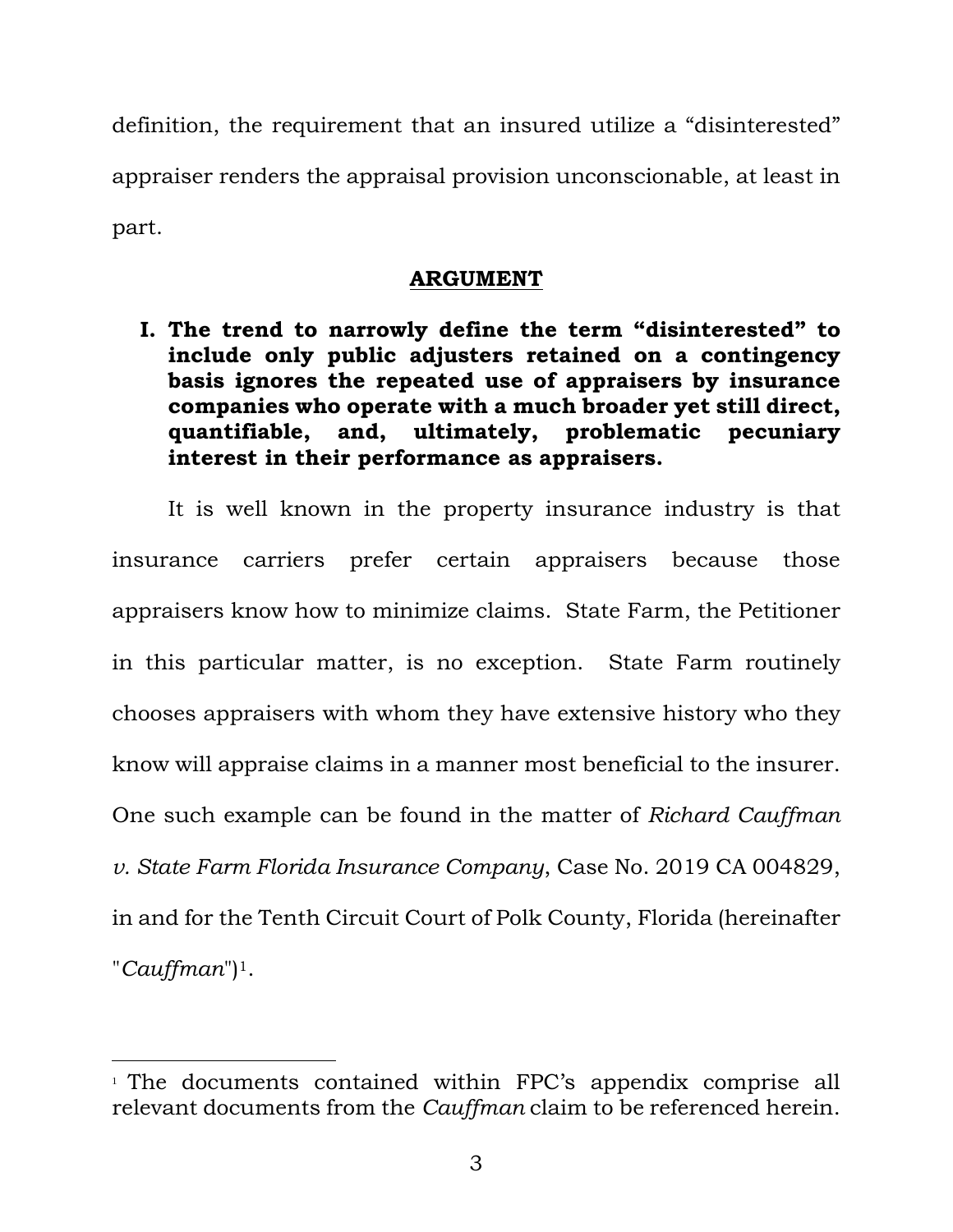In *Cauffman*, the insured filed an action alleging breach of contract due to an underpaid Hurricane Irma claim. [FPC A. 1-77]. On February 24, 2020, three months after the *Cauffman* lawsuit was filed, State Farm, for the first time, invoked the appraisal provision of the governing policy. [FPC A. 202-204]. Of note in the correspondence invoking appraisal is the appraisal provision from the *Cauffman* policy, the very same provision at issue in the matter *sub judice*, which mandates that, within 20 days of the written demand for appraisal, "[e]ach party will select a qualified, disinterested appraiser." [FPC A. 202]; *see also* [FPC A. 56]. In alleged compliance with the appraisal provision, State Farm selected Henry Diaz from Precision Claim Associates Inc. [FPC A. 203].

On February 27, 2020, in response to the invocation of appraisal, counsel for Mr. Cauffman sent correspondence requesting guidance on whether State Farm would allow Mr. Cauffman's public adjuster to serve as a "disinterested" appraiser. [FPC A. 227]. On March 2, 2020, counsel for State Farm advised that Mr. Cauffman's public adjuster could not serve as a "disinterested" appraiser as he was retained subject to a contingency fee agreement. [FPC A. 228]. On March 6, 2020, counsel for Mr. Cauffman sent a response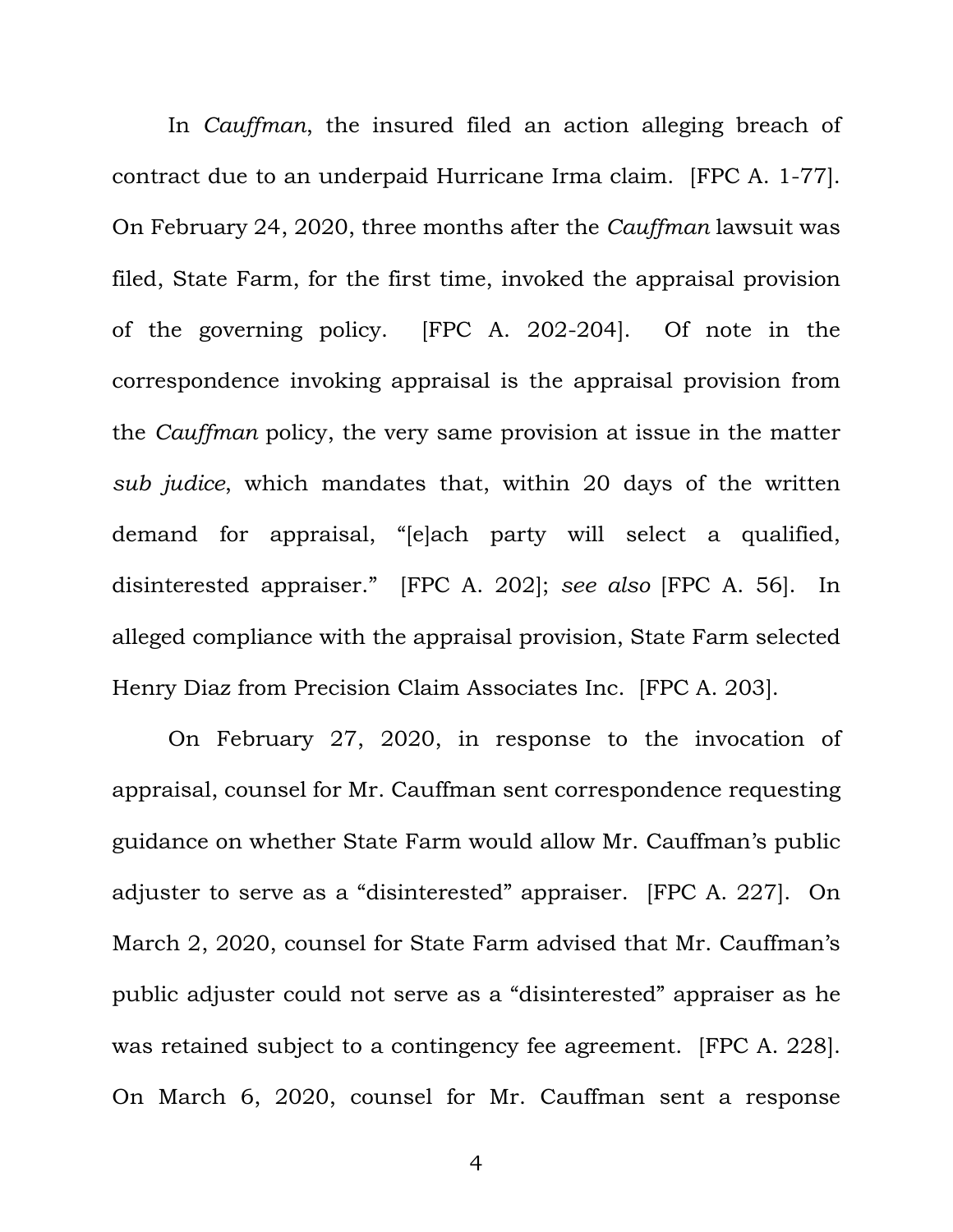advising that it must be determined whether State Farm complied with its own requirement for a "disinterested" appraiser in naming Henry Diaz. [FPC A. 229-230].To that point, the following information was requested:

- Mr. Diaz's curriculum vitae;
- Mr. Diaz's fee schedule or compensation agreement with regards to the appraisal in the instant claim;
- The number of appraisals Mr. Diaz has conducted on behalf of State Farm;
- The number of appraisals Mr. Diaz has conducted in claims in which the carrier, State Farm or otherwise, is represented by Killgore, Pearlman, Semanie, Denius & Squires, P.A.;
- The percentage of Mr. Diaz's income derived from State Farm, whether through appraisals or other such adjustment of claims;
- The percentage of Mr. Diaz's income derived from claims in which the carrier, State Farm or otherwise, is represented by Killgore, Pearlman, Semanie, Denius & Squires, P.A.;
- The percentage of Mr. Diaz's income derived from representing insurance carriers whether through appraisals or other such adjustment of claims; and
- The percentage of claims in which Mr. Diaz's has represented the carrier versus the policyholder in appraisal.

*Id*.In response, counsel for State Farm advised that the request for information was premature and the only way State Farm would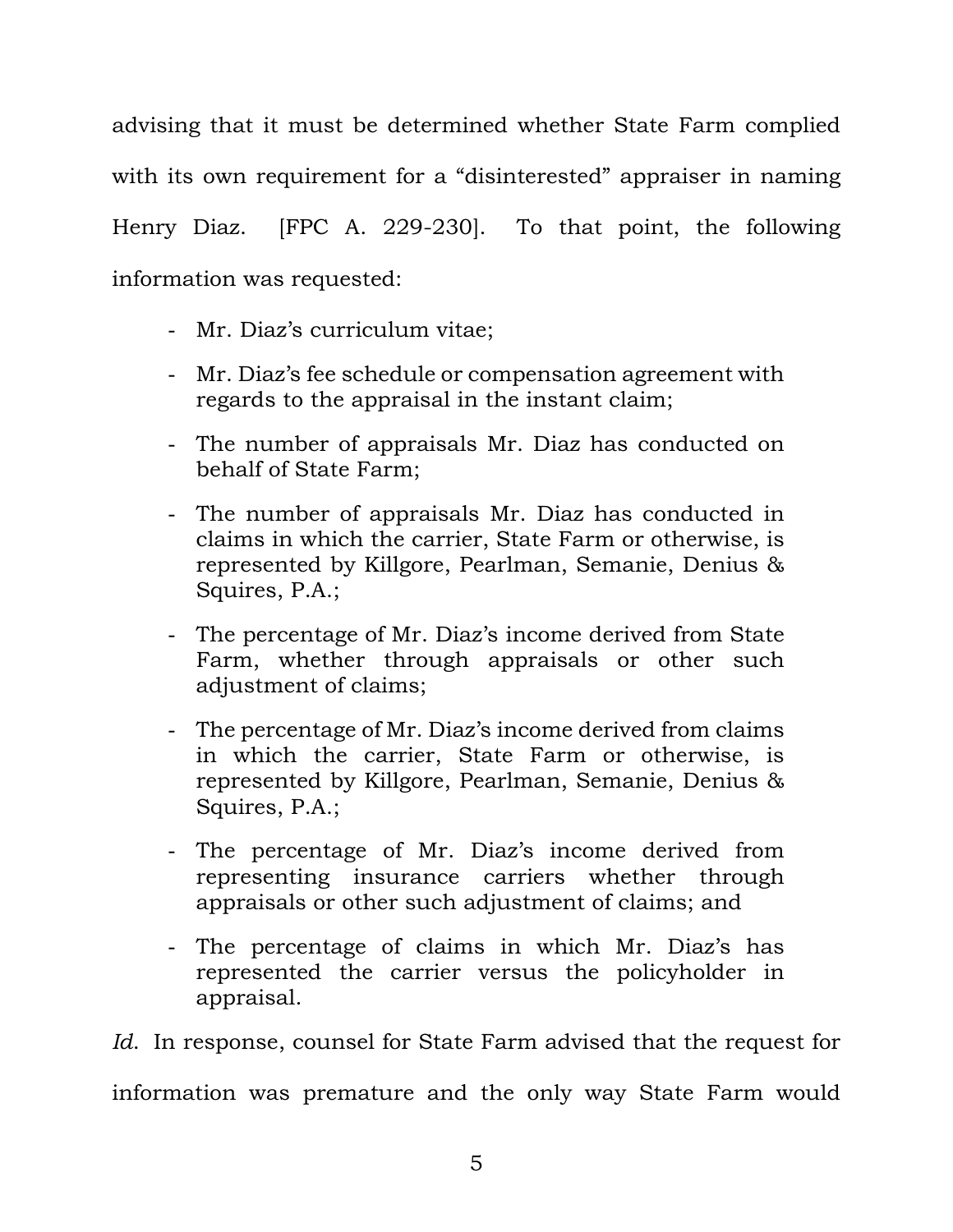provide same was through an order of the court. [FPC A. 231]. Counsel for State Farm further disclosed that Henry Diaz did not have "a pecuniary interest in the Cauffman claim by way of any type of agreement with State Farm." *Id.* According to counsel for State Farm, this was all that was needed to render Henry Diaz "disinterested." *Id.*

On March 9, 2020, merely 14 days after first invoking appraisal, State Farm filed their Motion to Compel Appraisal. [FPC A. 78-204]. In response, Mr. Cauffman propounded Interrogatories mirroring and formalizing the requests outlined in the March 6, 2020, correspondence regarding Henry Diaz's "disinterested" nature as appraiser. After Mr. Cauffman's response to the motion was filed attaching the correspondences outlined above, [FPC A. 214-240], a hearing was held on State Farm's motion. The Honorable Wayne Durden, Circuit Court Judge of Polk County, Florida, granted State Farm's motion and ordered the parties to appraisal. [FPC A. 241]. In ruling for State Farm, Judge Durden also ruled that "the parties may engage in discovery for the limited purpose of rendering a determination as to the 'disinterested' nature of the opposing party's appraiser." *Id.* Additionally, the order mandated as follows: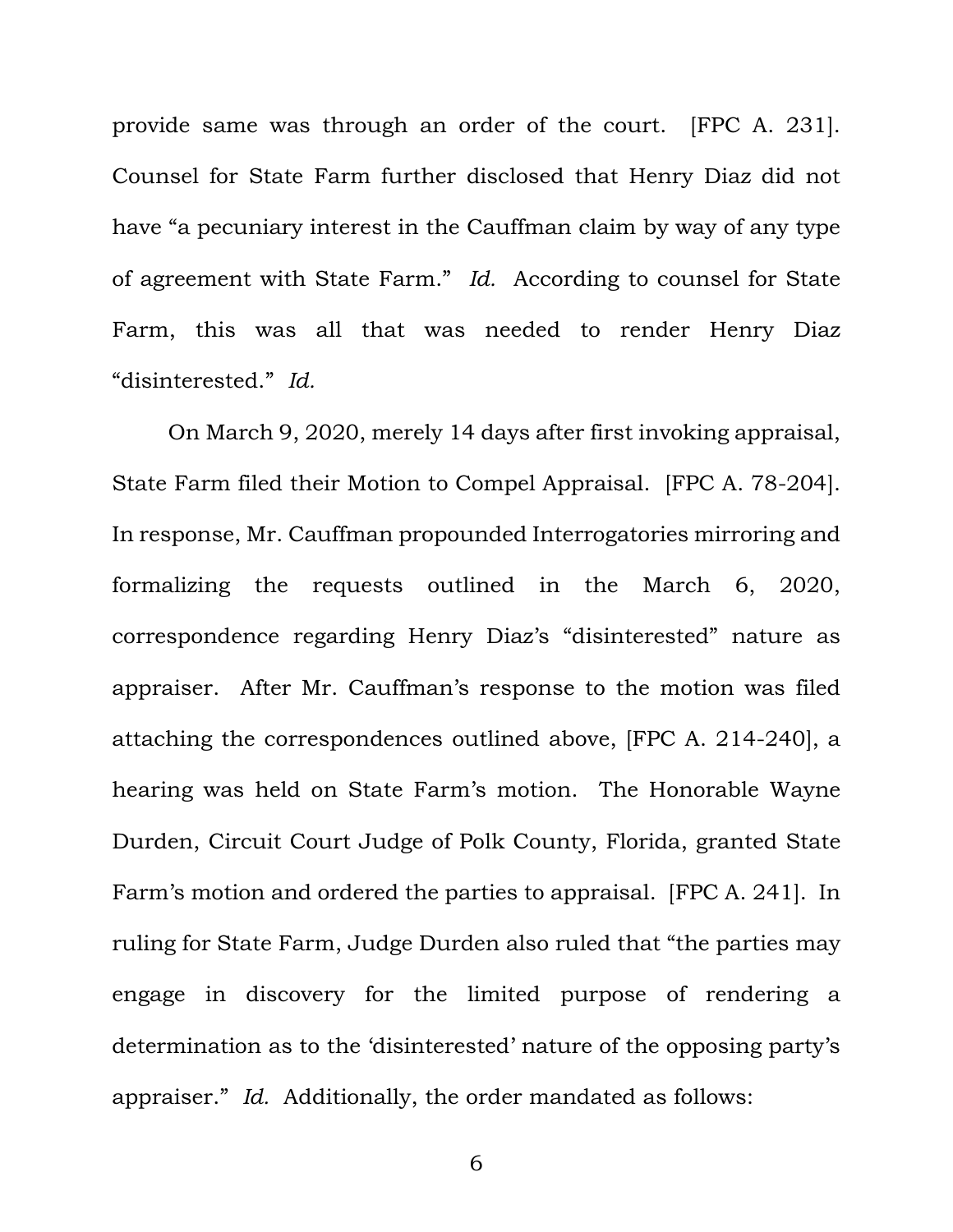Within 20 days after Plaintiff has named his appraiser, the parties shall exchange information regarding their selected "disinterested" appraisers including the appraisers' curriculum vitae, the number of appraisals conducted on behalf of the respective parties along with the general percentage of the appraisers' income derived from same, the number of appraisals conducted involving the respective attorneys and law firms along with the general percentage of the appraisers' income derived from same, and a general percentage of appraisals conducted on behalf of policyholders versus insurance carriers along with the general percentage of the appraisers' income derived from same.

[FPC A. 241-242].

Subsequent to the court's order, State Farm responded both to the March 6, 2020, email [FPC A. 245-246], and interrogatories citing to said correspondence [FPC A. 243-244]. In their responses, the following information regarding Henry Diaz was disclosed for the first time: Mr. Diaz worked for State Farm from 1998 to 2006; Mr. Diaz conducted approximately 148 appraisals on behalf of State Farm from January 2017 through December 2019; Mr. Diaz derives 100% of his income by working as an appraiser representing insurance carriers; and, perhaps most importantly, Mr. Diaz derived approximately 53.4% of his income over the last five years serving as an appraiser (or in other similar roles) on behalf of State Farm. [FPC A. 245-246].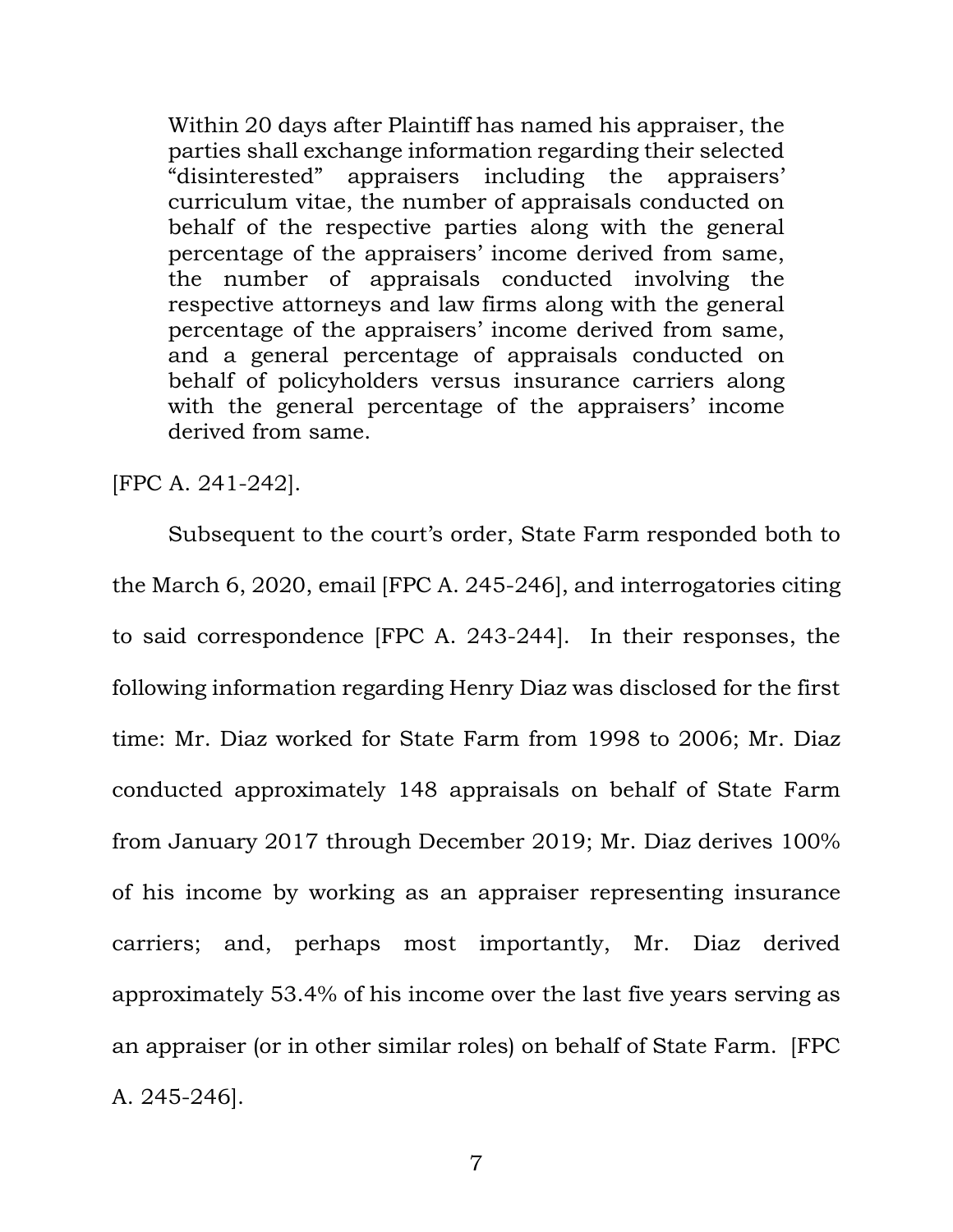*Cauffman* is but one case and Mr. Diaz is but one appraiser of many utilized by State Farm. There is no doubt that State Farm chose Mr. Diaz as its appraiser more due to his loyalty to State Farm and not because State Farm felt Mr. Diaz would draft a fair and accurate estimate of damages in the insured's best interest. This is further established in Mr. Diaz's curriculum vitae which touts numerous State Farm credentials as qualifications including having been "[s]elected as one of eight Fire Claim Representatives in Florida to attend State Farm's 'Florida Development Group'" and "[s]elected as first member of State Farm's 'Special Handling Unit' (SHU)." [FPC A. 247]. Furthermore, Mr. Diaz's CV boasts about a "[l]andmark appraisal victory," something that only needs to be included on a CV in order to showcase Mr. Diaz's ability to "win" appraisals on behalf of carriers. *Id.*

"An appraiser may be considered interested in a number of ways, such as being frequently or habitually employed by insurers as an appraiser and ... by his conduct [making] it clear that he understands that he is acting in their interests." *TAMKO Bldg. Products, Inc. v. Factual Mut. Ins. Co.*, 890 F. Supp. 2d 1129, 1140 (E.D. Mo. 2012) (citations and internal quotations omitted). "An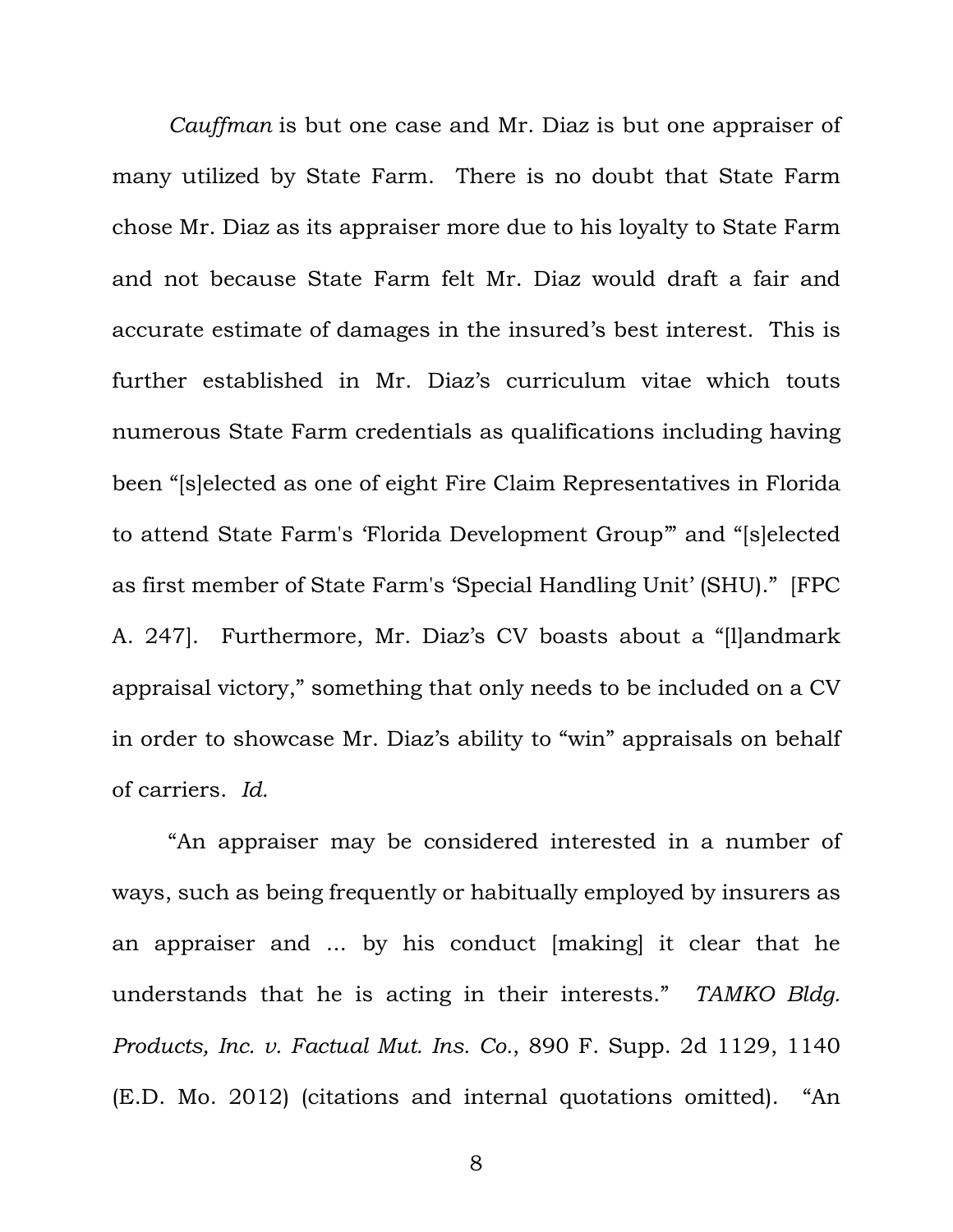appraiser may also become biased by having a financial interest in the outcome of the appraisal, even if indirectly." *Id.* Such indirect financial bias may come from a prior employer-employee relationship. *See Land v. State Farm Mut. Ins. Co.*, 410 Pa. Super. 579 (PA Supr. Ct. 1991) (finding that the existence of a past employer-employee relationship was sufficient to deem the insurer selected arbitrator interested in the outcome of the arbitration.). Interestingly, in *Cauffman*, even when questions regarding Mr. Diaz's disinterestedness were raised, there was no voluntary disclosure of his prior relationship to State Farm, only a statement that "Mr. Diaz does not have a pecuniary interest in the Cauffman claim by way of any type of agreement with State Farm." [FPC. A. 231].

To reiterate, more than half of Mr. Diaz's income over five years is derived from State Farm yet, somehow, in State Farm's eyes, he qualifies as a "disinterested" appraiser. For State Farm to, on one hand, assert that someone operating on a 10-20% contingency basis cannot be considered a "disinterested" appraiser because they stand to recover a portion of the appraisal award whilst simultaneously holding a former employee who boasts of his inclusion in State Farm programs and whose livelihood, or at least a majority thereof,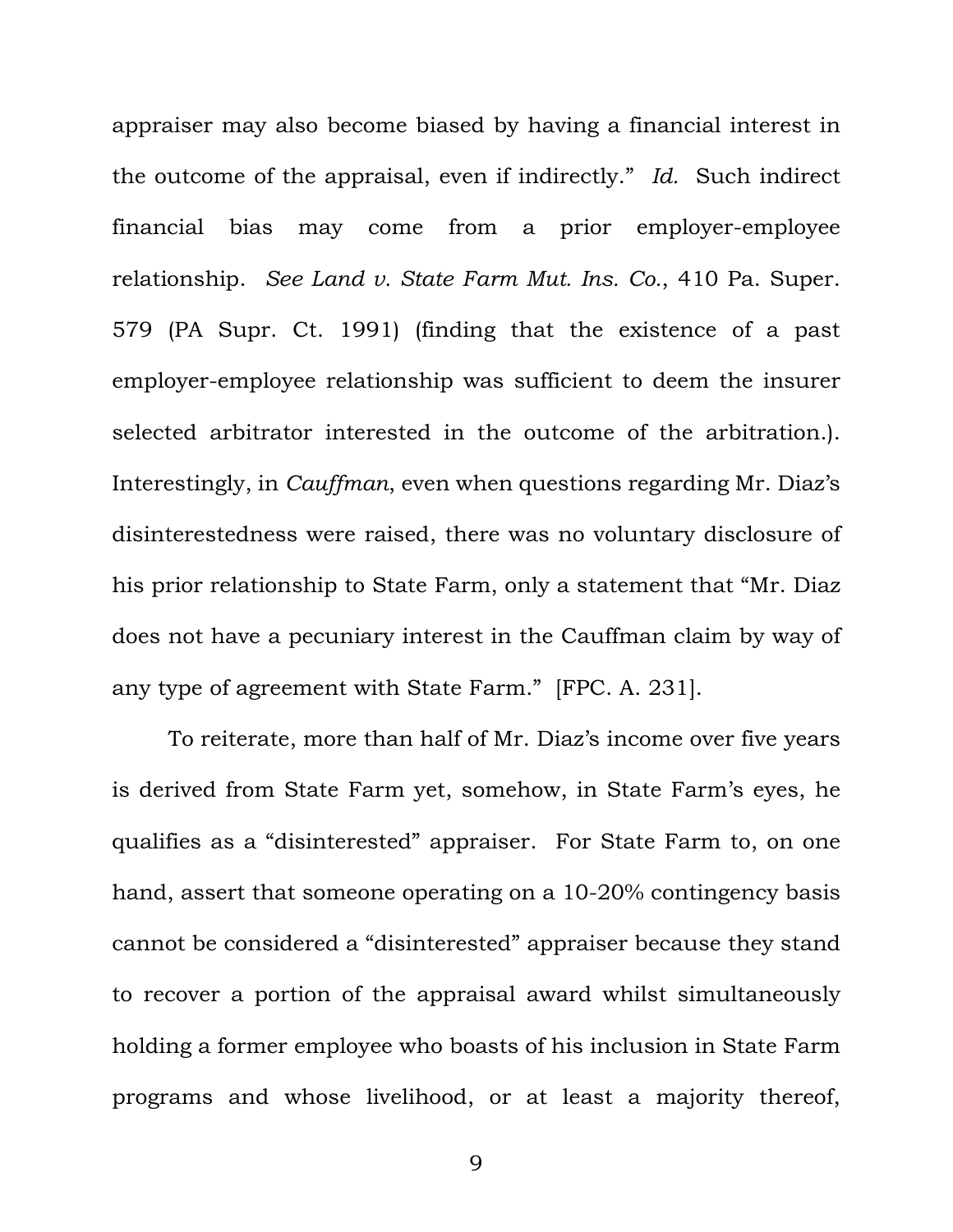depends on being hired by State Farm as a "disinterested" appraiser is wholly disingenuous. As of now, it seems as though courts have opined on the definition of "disinterested" in only a micro sense whilst completely ignoring the macro implications and, if any of State Farm's arguments in the instant case are to be considered, so too must their conduct in relation to the selection of their own appraisers.

# **II.Enforcement of the "disinterested" requirement as it relates to a party's appraiser to solely mean that a public adjuster operating on a contingency basis cannot be named appraiser renders the appraisal provision unconscionable.**

"Unconscionability is a common law doctrine that courts have used to prevent the enforcement of contractual provisions that are overreaches by one party to gain 'an unjust and undeserved advantage which it would be inequitable to permit him to enforce.'" *Basulto v. Hialeah Auto.*, 141 So. 3d 1145, 1157 (Fla. 2014) *quoting Steinhardt v. Rudolph*, 422 So. 2d 884, 889 (Fla. 3d DCA 1982); *Peacock Hotel, Inc. v. Shipman*, 103 Fla. 633, 138 So. 44, 46 (1931). In order to obtain a ruling that a contract provision is unconscionable, "a party must demonstrate both procedural and substantive unconscionability." *Zephyr Haven Health & Rehab Ctr.,*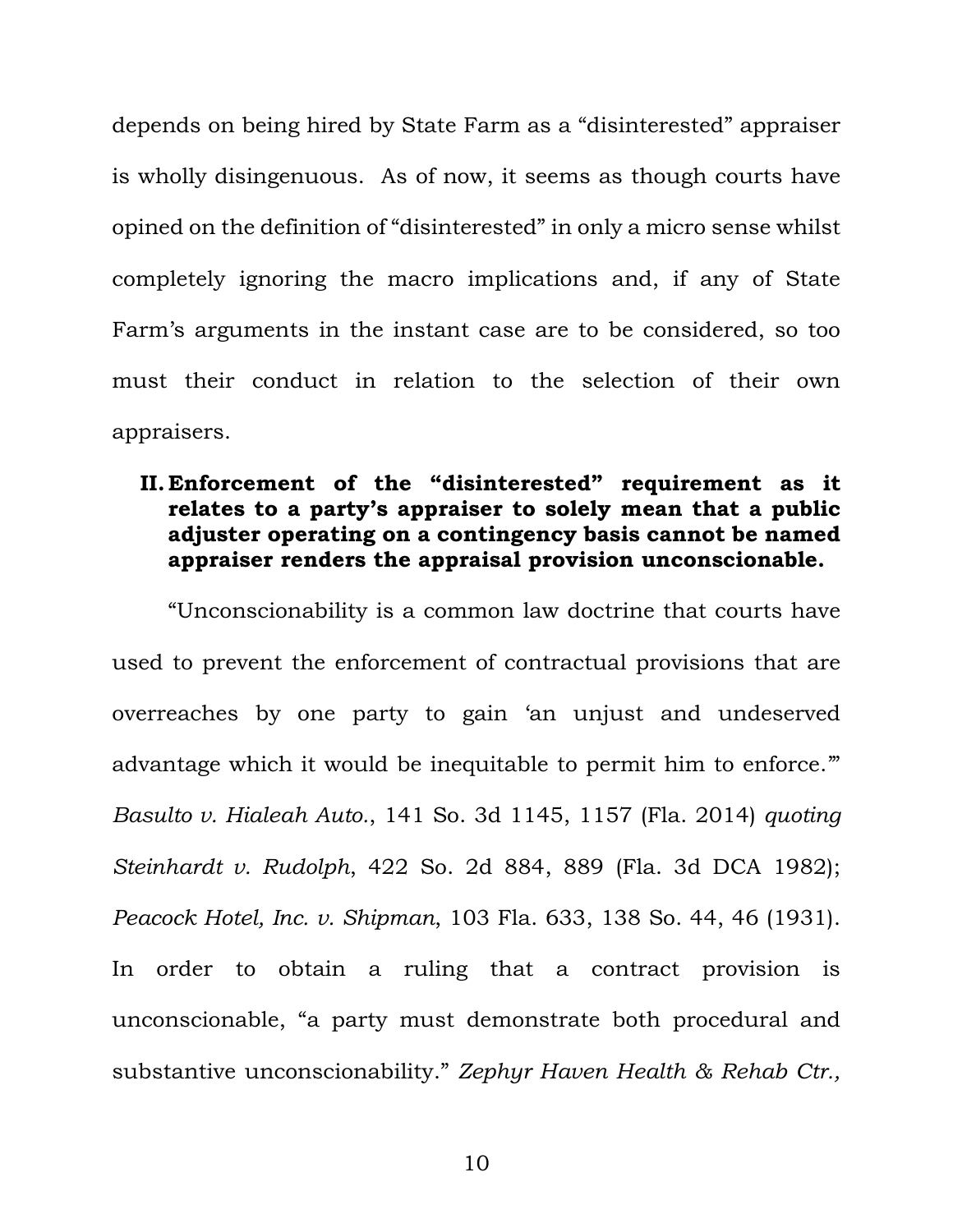*Inc. v. Hardin*, 122 So. 3d 916, 920 (Fla. 2d DCA 2013) (citing *Orkin Exterminating Co. v. Petsch*, 872 So. 2d 259 (Fla. 2d DCA 2004)). "Procedural unconscionability concerns the manner in which the contract is entered, whereas substantive unconscionability looks to whether the contractual terms are unreasonable and unfair." *Fonte v. AT&T Wireless Services, Inc.*, 903 So. 2d 1019, 1025 (Fla. 4th DCA 2005) (*citing Romano ex rel. Romano v. Manor Care, Inc.*, 861 So. 2d 59, 62 (Fla. 4th DCA 2003)). The burden of proving unconscionability lies with the party seeking to avoid the complained of provision. *FI-Pompano Rehab, LLC v. Irving*, 221 So. 3d 781, 784 (Fla. 4th DCA 2017) *citing Basulto v. Hialeah Auto.*, 141 So. 3d 1145, 1158 (Fla. 2014).

Addressing whether a contract provision is procedurally unconscionable "involves consideration of facts such as the relative bargaining power of the parties and their ability to understand the contract terms." *Orkin Exterminating Co. v. Petsch*, 872 So. 2d 259, 265 (Fla. 2d DCA 2004). There is no doubt that the "disinterested" appraiser requirement contained within the Subject Policy is procedurally unconscionable as it was never presented to the insured prior to the insurance contract taking effect. As has been noted in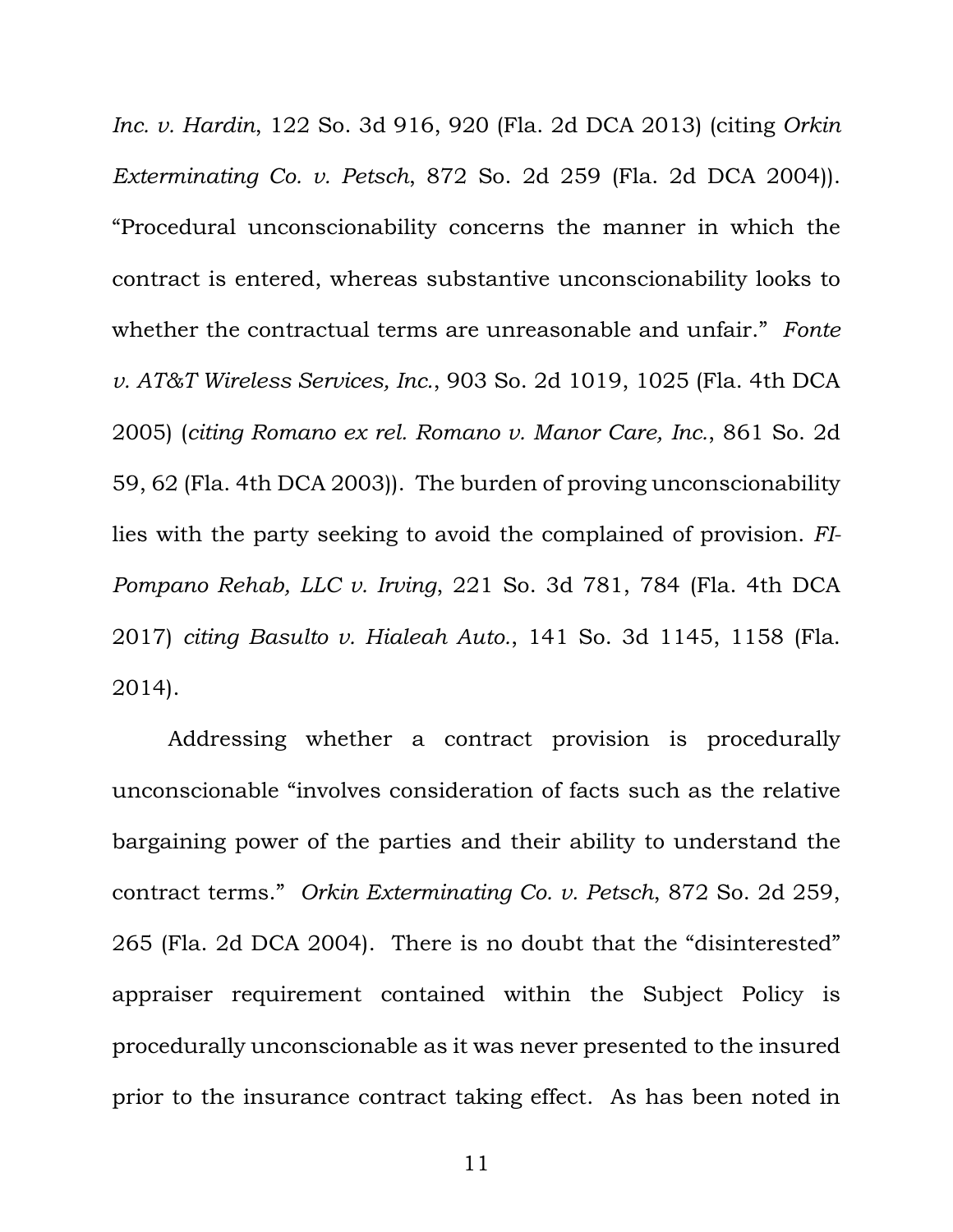the past, "[i]nsurance contracts are unusual in that, at the onset of the contractual relationship, one of the contracting parties, i.e., the insured, has not yet had the opportunity to review the terms of the insurance contract." *Lloyds Underwriters at London v. Keystone Equip. Fin. Corp.*, 25 So. 3d 89, 93–94 (Fla. 4th DCA 2009); *see also Basulto v. Hialeah Auto.*, 141 So. 3d 1145, 1160–61 (Fla. 2014)( "In the typical case of consumer adhesion contracts, where there is virtually no bargaining between the parties, the commercial enterprise or business responsible for drafting the contract is in a position to unilaterally create one-sided terms that are oppressive to the consumer, the party lacking bargaining power."). As such, there is no doubt that the element of procedural unconscionability can be met.

A term that is "substantively unconscionable" is "one that 'no man in his senses and not under delusion would make ... and as no honest and fair man would accept…'" *Florida Holdings III, LLC v. Duerst ex rel. Duerst*, 198 So. 3d 834, 842 (Fla. 2d DCA 2016) *quoting Woebse v. Health Care & Ret. Corp. of Am.*, 977 So. 2d 630, 632 (Fla. 2d DCA 2008). Florida law provides insureds the right to contract with a public adjuster for assistance in submitting their claims to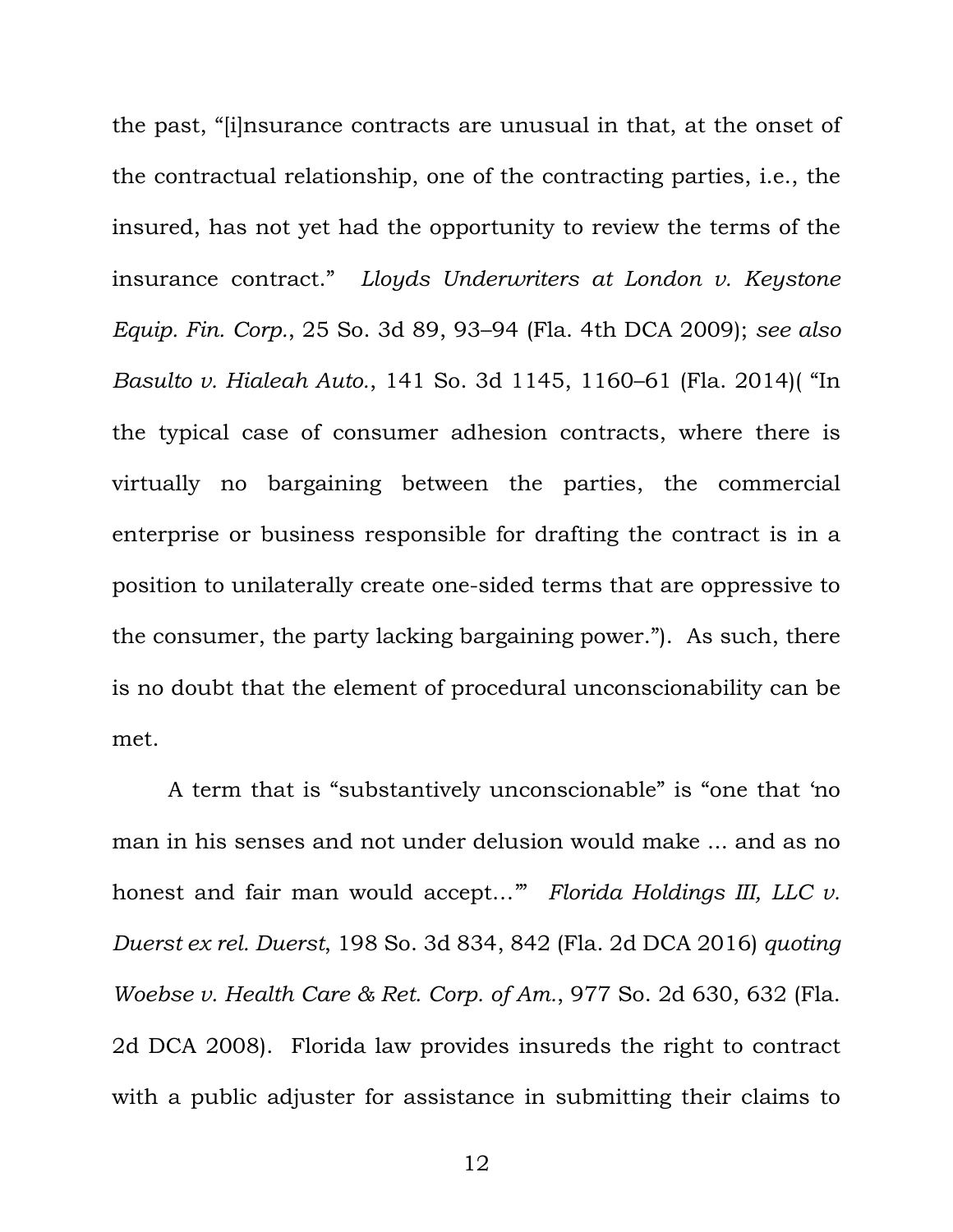savvy and sophisticated insurance carriers. *See* Fla. Stat. § 626.854 (2020). Insurance companies have tried to take away this statutory right to a public adjuster for portions of claims by requiring insured to hire a different claims professional for appraisal based on an arbitrary, unbargained for term of insurance policies for which no consideration is given. While, in many situations, appraisal is an expeditious option for a fair and final resolution afforded by the terms of the Subject Policy, no reasonable person would knowingly enter into an agreement which would force them further out of pocket after hiring the claims adjuster necessary to assist with the presentation of a complicated insurance claim. Because the "disinterested" appraiser requirement is wholly one sided and designed to prevent an insured from utilizing a public adjuster for both the adjustment and appraisal of a loss and force the insured further out of pocket, the element of substantive unconscionability can be similarly met.

It is recognized that appraisal may be an quick method of resolution in many insurance claims, especially given the ongoing pandemic affecting our ability as a legal system to engage in jury trials; however, it seems only fair that this process be entered into without resulting in excessive out of pocket expenses beyond those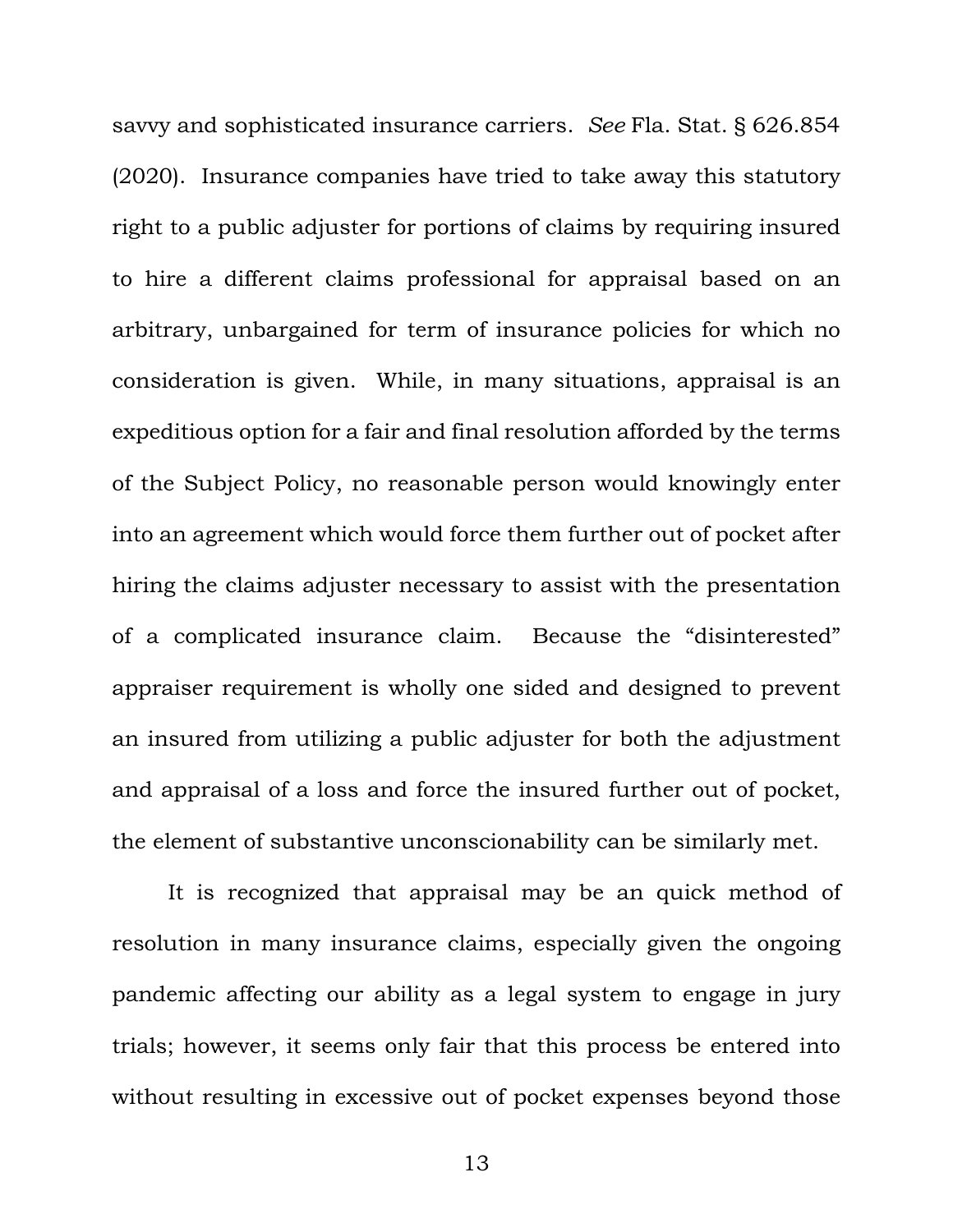which were necessarily incurred to engage assistance in adjusting complex insurance claims. Frankly, it seems as though this unbargained for term in the verbose insurance contract is included solely to discourage an insured from utilizing the appraisal process for fear that it will result in excessive out of pocket expenses. For these reasons, it is clear that each of the elements of unconscionability of contract are met through the inclusion of the "disinterested" appraisal requirement in the appraisal provision.

To illustrate this, take, for example, the *Cauffman* claim discussed *surpa*. State Farm determined that, despite some damage having occurred to the roof, the claim fell below the \$8,095.00 hurricane deductible. [FPC. A. 160-168]. Mr. Cauffman hired a public adjuster subject to a contingency fee agreement for 10% of the total recovery obtained. [FPC A. 173-175]. The public adjuster submitted an estimate for damages in the amount of \$22,060.95. [FPC A. 176-189]. This estimate contained a line item for a re-roof proposal in the amount of \$12,600.00. [FPC A. 181].

In looking solely at the roof portion of Mr. Cauffman's claim, the requirement of a "disinterested" would likely result in very little money for Mr. Cauffman to perform the necessary repairs. An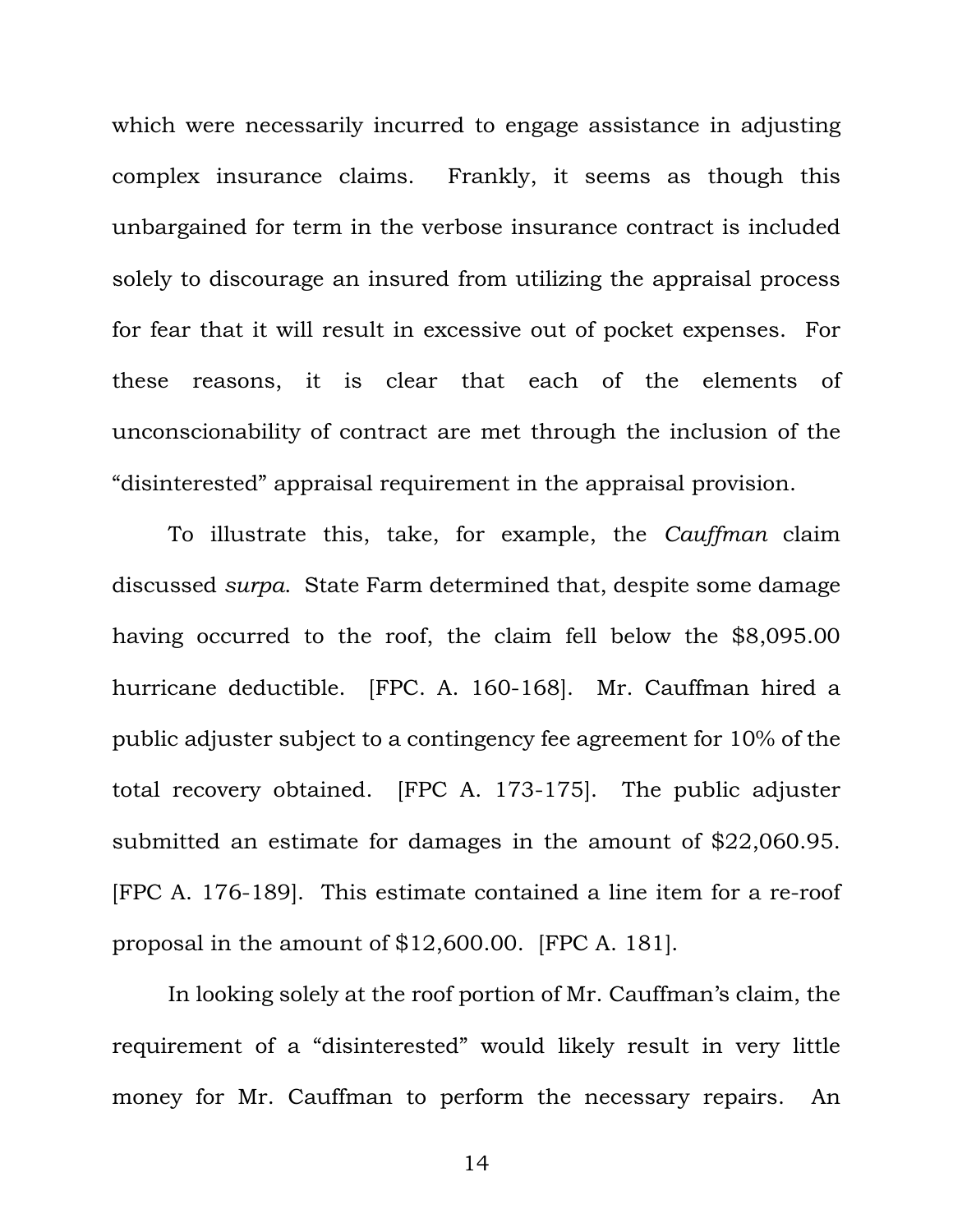appraiser can cost anywhere from \$1,000 to \$1,500. Of course, this all depends on the size of the claim, the time necessary to inspect, the number of documents to be reviewed, etc. Assuming *arguendo* that an appraisal on Mr. Cauffman's roof was completed, the \$12,600 would have been reduced by the deductible resulting in a total award of \$4,505.00. The public adjuster would be owed 10% or \$450.50 with \$4,054.50 remaining to pay the appraiser and umpire. If the appraiser fee was \$1,000, the appraiser's fee will exceed 20% of the total amount due and owing to Mr. Cauffman for his roof. Now, nearly 30% of the roof claim is consumed by out-of-pocket expenses without even considering the likely more expensive costs associated with paying an umpire.

The purpose of appraisal is to finalize a claim expeditiously to net an insured the amount of money required in order to place the property in its pre-loss condition. By requiring an insured to hire another claims professional in order to assist as a "disinterested" appraiser, insurers are simply forcing insureds further out of pocket so as to ensure they are never left with enough money to perform repairs. There is no doubt Mr. Cauffman, representing the reasonable insured, would never enter such a contract if the terms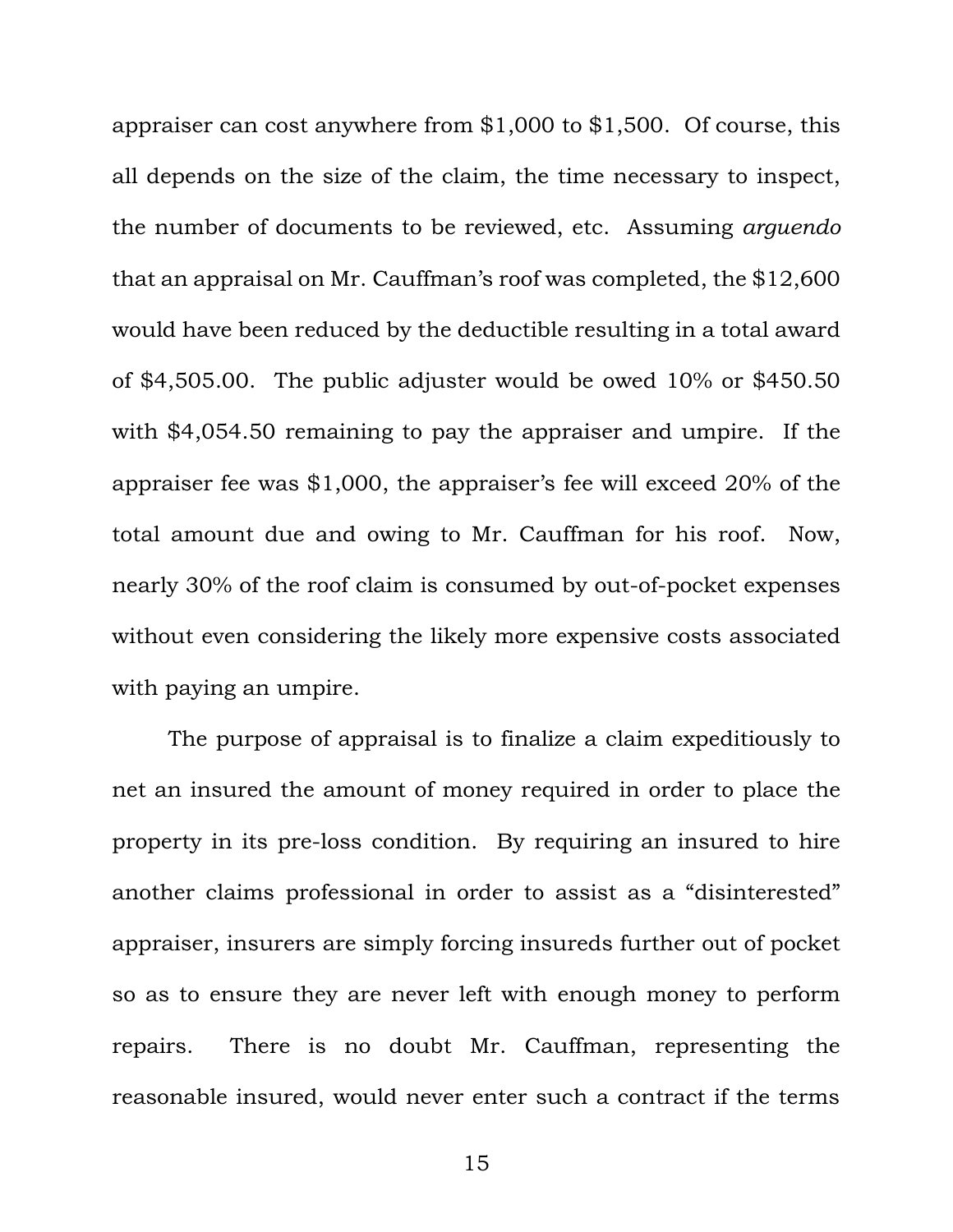were disclosed before execution. As such, the *Cuaffman* matter presents a clear example of the unconscionability of the "disinterested" appraiser requirement.

While it does not apply to insurance contracts, Section 672.302, Florida Statutes, governing unconscionable contracts related to the sale of goods provides persuasive authority regarding the general scope of a court's ability to enforce or modify an unconscionable contract. The statute states, in pertinent part, that "the court may refuse to enforce the contract, or it may enforce the remainder of the contract without the unconscionable clause, or it may so limit the application of any unconscionable clause as to avoid any unconscionable result." *See* Fla. Stat. § 672.302(1) (2020). Again, while this particular statutory provision does not specifically apply to insurance contracts, courts have used the statutory language as a guideline in determining how a court may handle a contract containing an unconscionable term. *See, generally, Bennett v. Behring Corp.*, 466 F. Supp. 689 (S.D. Fla. 1979). To that end, this Honorable Court is well within its right to determine the "disinterested" appraiser requirement is unconscionable, strike only that portion of the contract which contains the requirement that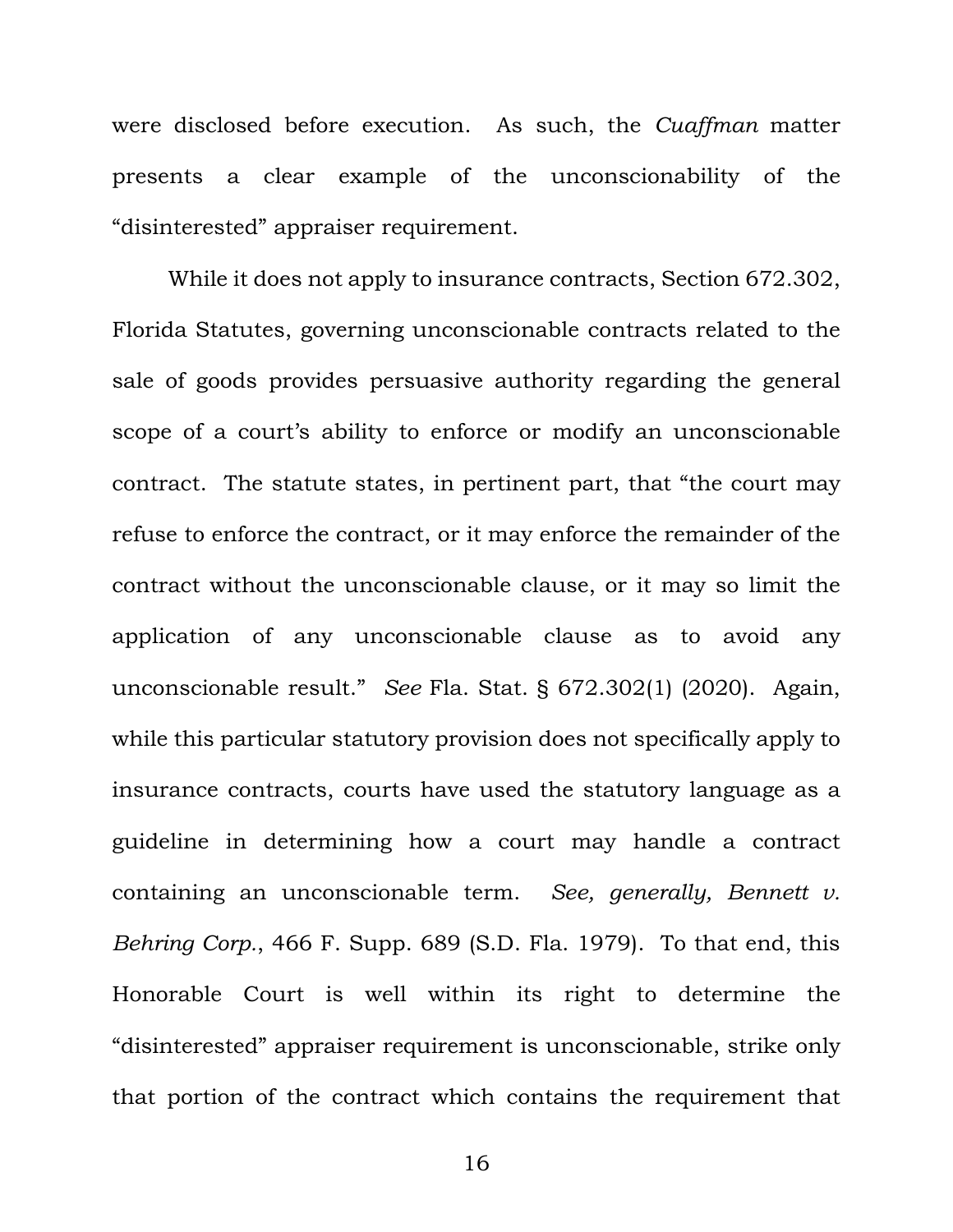"disinterested" appraisers be utilized, and enforce the remainder of the otherwise proper appraisal provision.

### **CONCLUSION**

It is abundently clear that insurance companies, State Farm in particular, have attempted to create a narrative that public adjusters operating on a contingency fee basis cannot serve as disinterested appraisers despite, and perhaps because of, the clear benefit same would provide to insureds. With that said, however, insurance carriers such as State Farm continue to utilize appraisers who have clear pecuniary interests in the outcomes of appraisal despite policy requirements against same. This results in an inequtiable definition of "disinterested" applied to appraisal provisions thereby rendering the inclusion of same in insurance policies unconscionable. As such, this Honorable Court should rule in favor of the Respondents and maintain equity and fairness for policyholders across the State of Florida.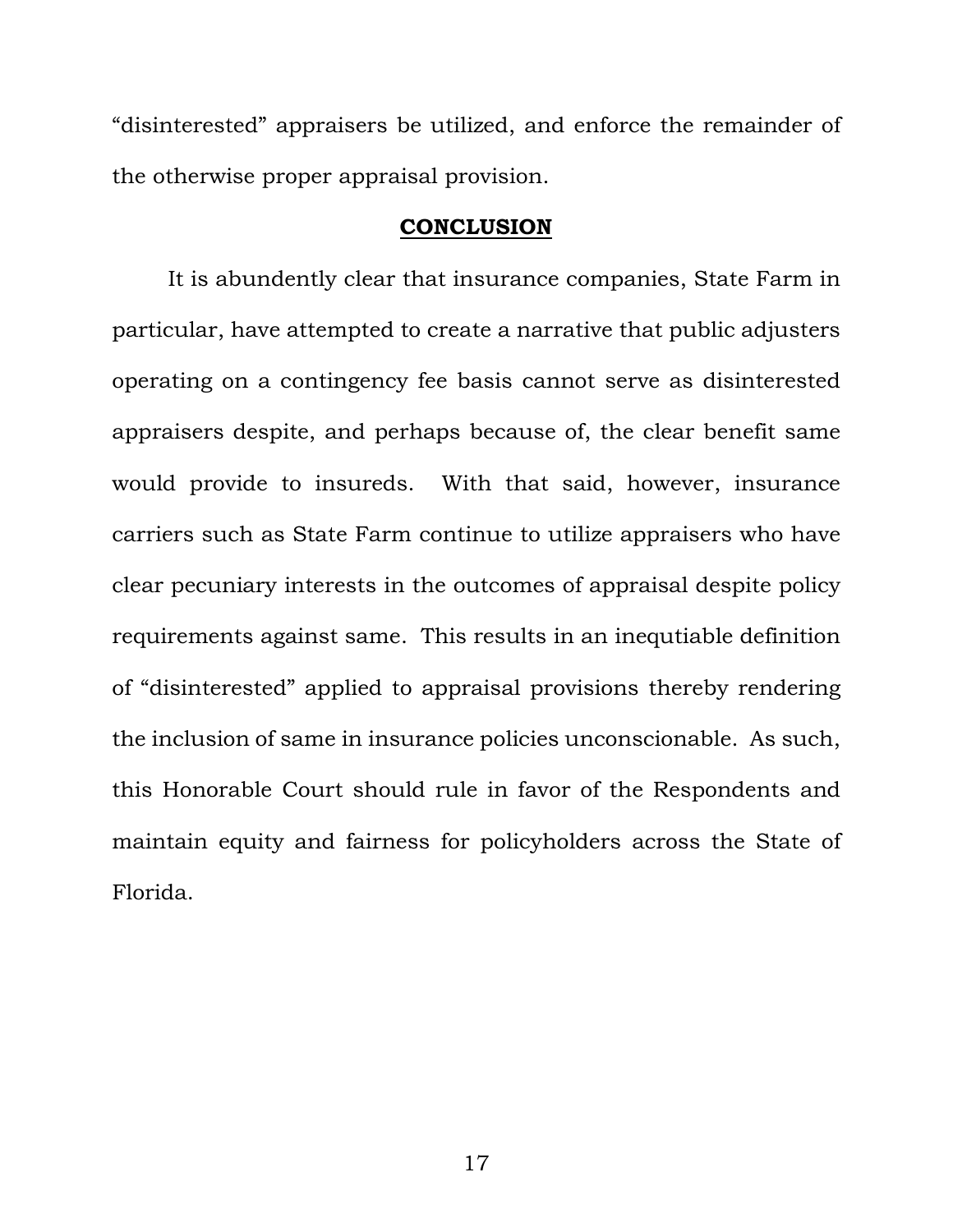Respectfully submitted this 30th day of March, 2021.

CASSEL & CASSEL, P.A. Attorneys for Amicus Curiae FPC 4000 Hollywood Blvd. Suite 685-S Hollywood, FL 33021 t: (954) 589-5504 f: (954) 900-1768 Service: pleadings@cassel.law

BY: /s/Michael A. Cassel **Michael A. Cassel, Esq.** Florida Bar No. 97065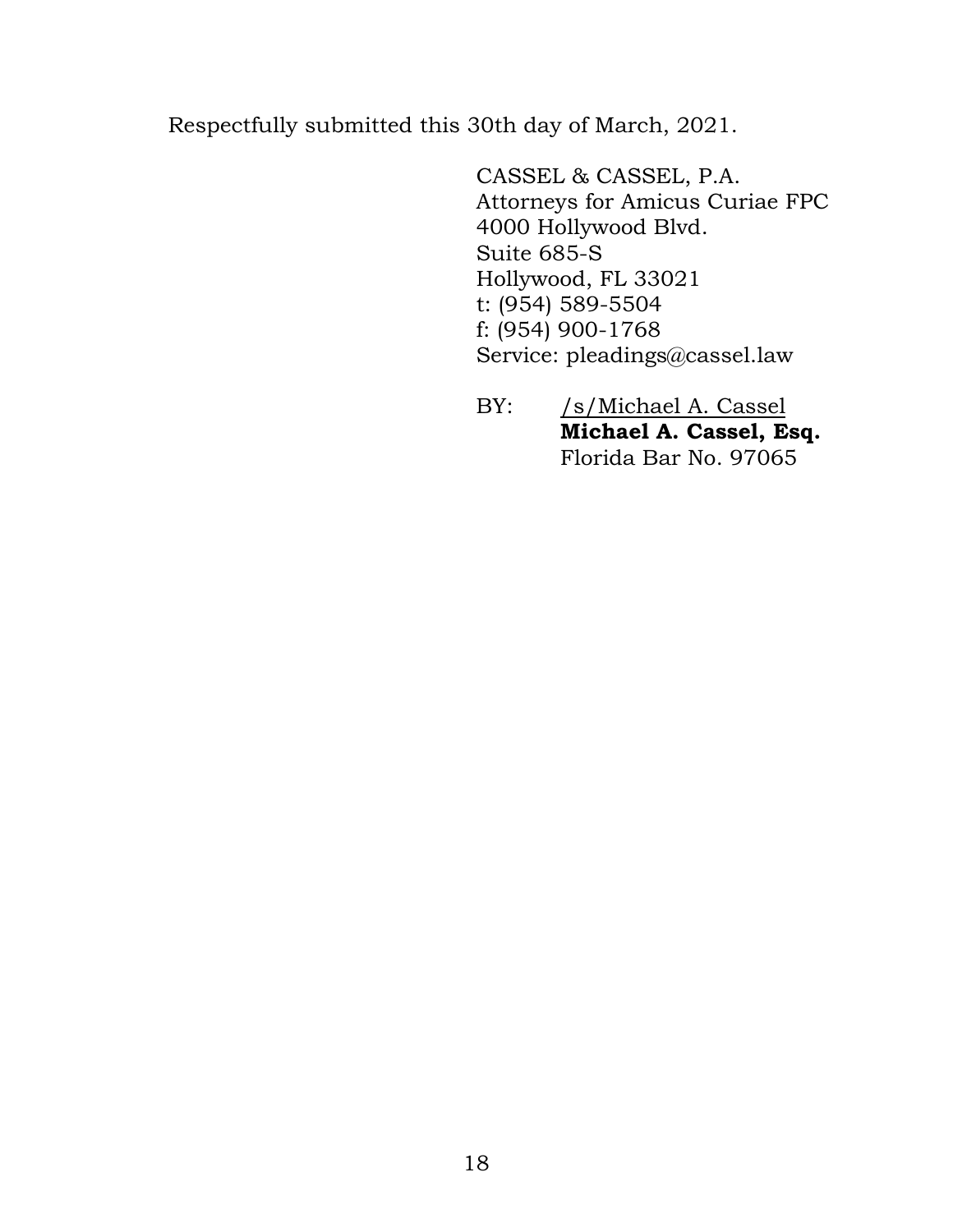## **CERTIFICATE OF COMPLIANCE**

I HEREBY CERTIFY that, pursuant to Fla. R. App. P. 9.045(e), this document has been prepared in 14-point Bookman Old Style font as required by Fla. R. App. P. 9.045(b) and contains 3,386 words as required by Fla. R. App. P. 9.370.

> /s/Michael A. Cassel **Michael A. Cassel, Esq.** Florida Bar No. 97065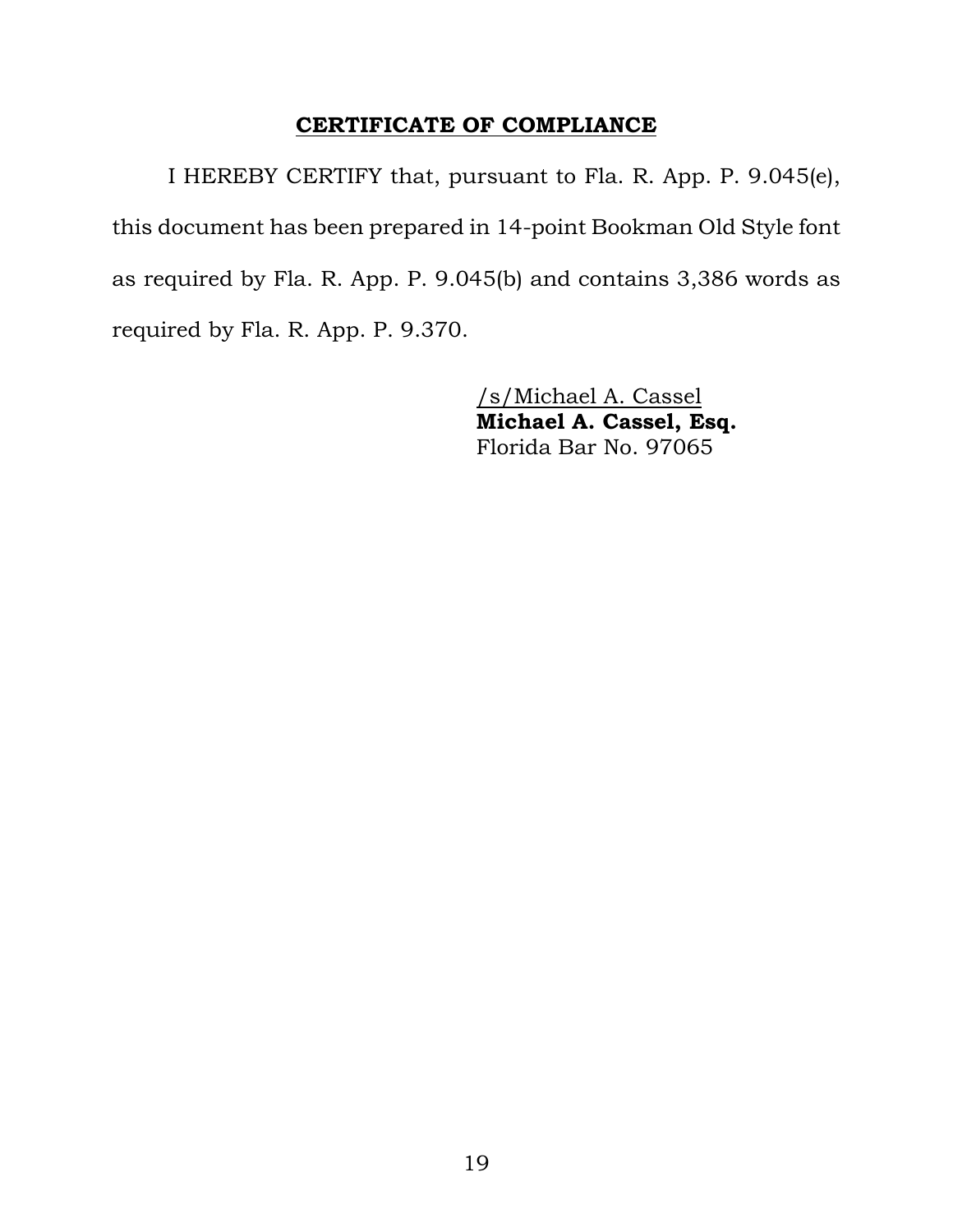# **CERTIFICATE OF SERVICE**

I HEREBY CERTIFY that a true and correct copy of the foregoing

has been served via Florida's e-portal on March 30, 2021, to the

following recipients:

Anthony M. Lopez, Esq. Joe De Prado, Esq. Steven Gurian, Esq. MARIN, ELJAIEK, LOPEZ & MARTINEZ, P.L. 2601 South Bayshore Drive 18th Floor Coconut Grove, Florida 33133 T: (305) 444-5969 F: (305) 444-1939 Email: [eservice@mellawyers.com](mailto:eservice@mellawyers.com) [rn@mellawyers.com](mailto:rn@mellawyers.com) Counsel for the Respondent

Wilbur E. Brewton, Esq. Kelly B. Plante, Esq. BREWTON PLANTE, P.A. 215 South Monroe Suite 825 Tallahassee, FL 32301 T: (850) 222-7718 F: (850) 222-8222 Email: [wbrewton@bplawfirm.net](mailto:wbrewton@bplawfirm.net) [kbplante@bplawfirm.net](mailto:kbplante@bplawfirm.net) [atriplett@bplawfirm.net](mailto:atriplett@bplawfirm.net) [mprice@bplawfirm.net](mailto:mprice@bplawfirm.net) Counsel for Amicus Curae FAPIA

Kara Beard Rockenbach, Esq. David Noel, Esq. LINK & ROCKENBACH, P.A 1555 Palm Beach Lakes Blvd. West Palm Beach, FL 33401 T: (561) 847-4408 Email: [Kara@linkrocklaw.com](mailto:Kara@linkrocklaw.com) [David@linkrocklaw.com](mailto:David@linkrocklaw.com) [Michelle@linkrocklaw.com](mailto:Michelle@linkrocklaw.com) Counsel for the Petitioner

Paul B. Feltman, Esq. Brian C. Costa, Esq. Fla. ALVAREZ, FELTMAN, DA SILVA & COSTA, PL. 2525 S.W. 27th Avenue Suite 200 Coral Gables, FL 33133 T: 786-409-6000 F: 786-362-5175 Email: [pfeltman@afdc.legal](mailto:pfeltman@afdc.legal) [bcosta@afdc.legal](mailto:bcosta@afdc.legal) [cosegueda@afdc.legal](mailto:cosegueda@afdc.legal) Counsel for Amicus Curae Phyllis Long